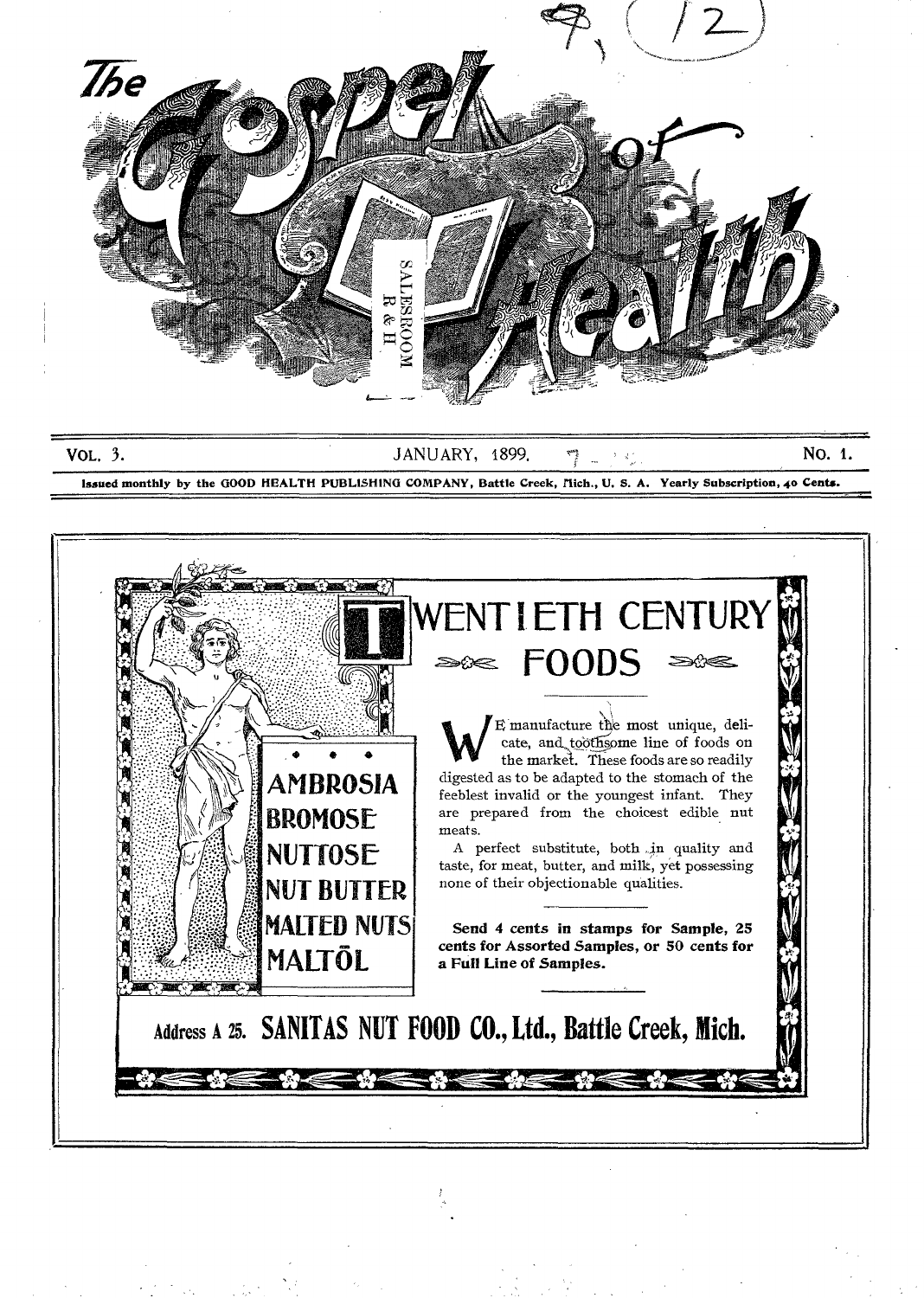# . . . . . . . . . . . . . \$1.50 FOR \$1.00 Ù For  $$1.00$  we will send to ن<br>ئاران<br>ئارا any subscriber of GOSPEL OF HEALTH, post-paid, a copy of the special illustrated edition  $of -$ Studies in Fome and Child Life This offer is good only to GOSPEL OF HEALTH subscribers, and expires March 15, 1899.

GOOD HEALTH.

ADDRESS.

Battle Creek. Mich.

General Conference Bulletin

 $\mathsf{THE}$  . .

 $|\mathbf{\hat{\zeta}}|$ 

HAVE YOU SUBSCRIBED for the General Conference Bulletin? There seems to be some hesitancy in sending in subscriptions. But while this is the case, unusual preparations are being made to make the Bulletin better than ever before. It will be enlarged about fifty per cent.; it will be illustrated, and a more complete report of the proceedings of the General Conference will be given than during any previous session. Special pains will be taken to mail the paper immediately after it is issued from the press, and this will secure prompt delivery to the homes of the people. The time for taking subscriptions is short. Our friends who have not subscribed for the paper should move at once.

老老老老老老

米米米米米米

AS AN INDUCEMENT to prompt action in the matter, all who subscribe for the paper may send the names and addresses of two of their friends, to whom the first number of the Bulletin will be sent free. The first issue will be special.

#### Price, for Two Years, 50 Cents.

All correspondence with reference to the paper should be addressed to-

General Conference Bulletin,

BATTLE CREEK, MICH.

\*\*\*\*\*\*\*\*\*\*\*\*\*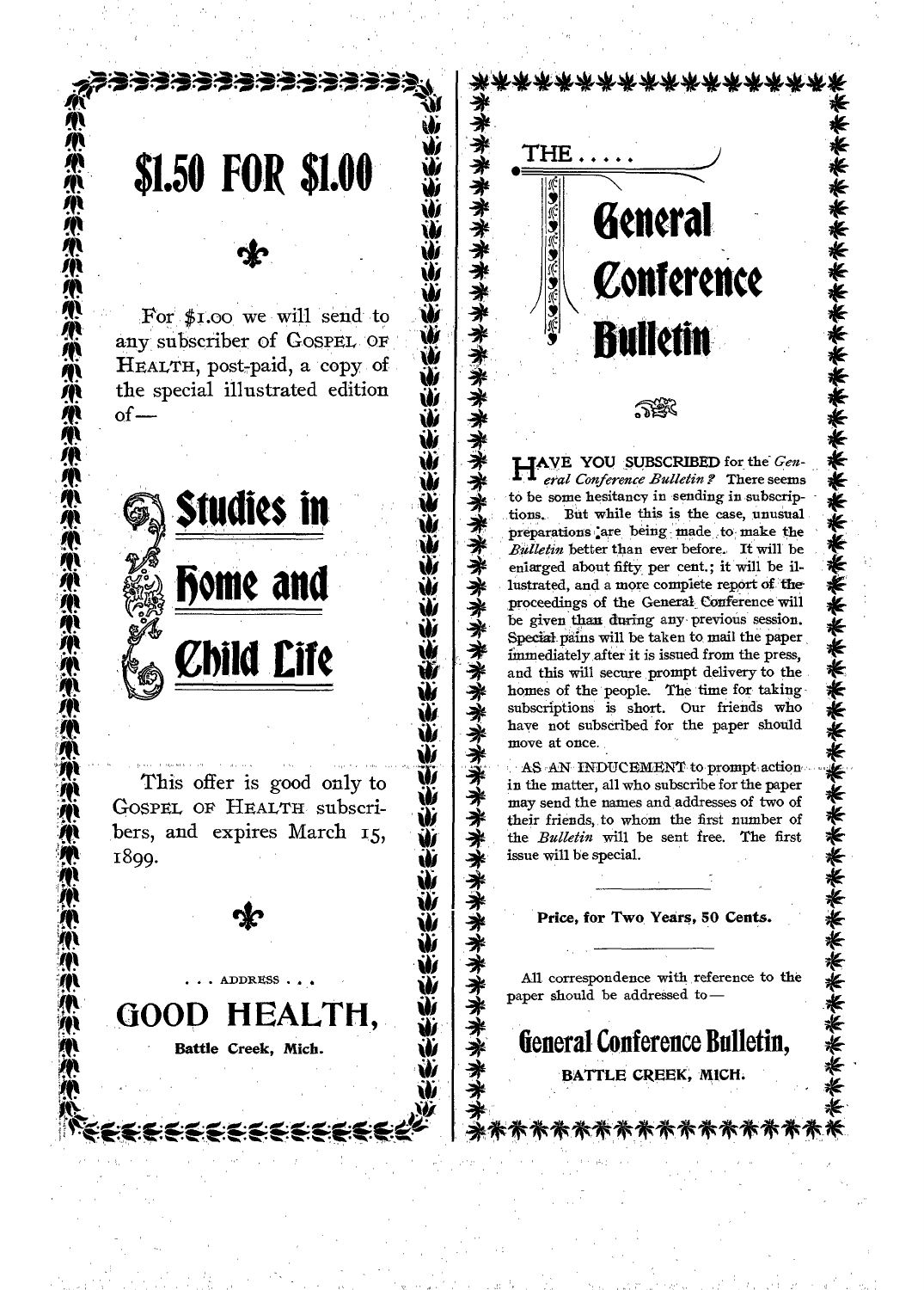

#### VoL. III. BATTLE CREEK, MICH., U. S. A., JANUARY, 1899. NO. 1.

### THE CARE OF ONE'S PERSONAL HEALTH.'

#### BY J. H. KELLOGG, M. D.

IT is of great importance that all who enter upon medical missionary work maintain their health, because, if they are going to tell others about these truths, it is necessary that they should be themselves witnesses to the power of health principles. Most of you are endowed by nature with fairly good physical frames — you are full-chested, square-shouldered, and enjoy vigorous health. You will need all the strength that you have ; hard work awaits you here. For that reason the Sanitarium is a splendid place. Hard work is healthful ; and if you cultivate right habits, and conscientiously practise the health principles, you will not only retain your present health, but improve it.

It is a fact that human beings are rapidly degenerating. There was a gentleman in my office the other day, who, when I asked him how his health was, replied, " Fair, I have no reason to complain." " But," I said, " you do not look well." His eyes were hollow, with dark rings under them ; his skin was sallow; his muscles were lank and lean ; he was round-shouldered ; and when he walked, there was no vigor in his step. Nevertheless he would have it that he was very comfortable. Many people are going around in this condition. They know nothing of the joy of life. A really healthy person feels every morning like a colt in the pasture. He is brimful of energy, and goes to his work with delight.

Man was intended to be the finest and most enduring of all God's creatures. There is no animal constructed with so strong a physique and one so well adapted to all sorts of hard work and such great activity as is man.

Some of you have superior physical frames ; you are strong, wiry, 'and enduring. Others are not so well organized and developed. Eighteen or twenty of you will, in the course of events, die of consumption, for about one seventh of all deaths are due to this disease. You have come from different countries and different nationalities, and so represent the average of all communities ; therefore this same principle must hold true in your case, and one seventh of you are bound to die of consumption unless you can fight it off, because that proportion of you are susceptible to this particular disease. But you need not die in that way ; if you have not consumption now, you need not have it. It is possible for you to keep your bodies in such a state of health that you will never have it ; your powers of resistance may be such that your system will destroy all the consumptiongerms that you breathe in — and you are breathing them in everywhere.

There is another thing to which I wish to call your attention. God has given us these great truths of hygiene in order that we may give them to the world. This is our special mission. God raised up the chil-

I Abstract of an address before the nurses' class, Nov. 28, 1898.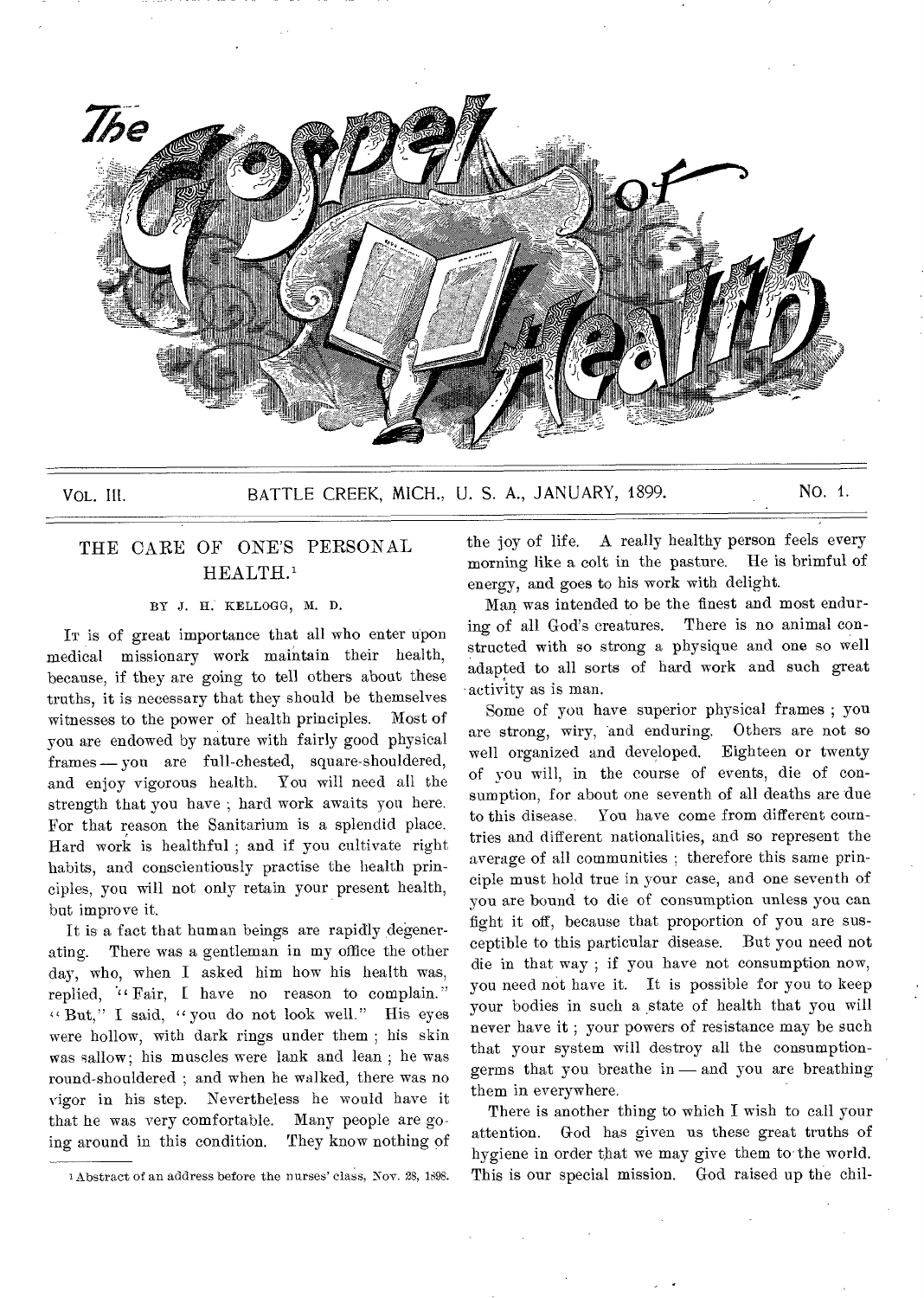dren of Israel and began to prepare them for such a work ; but they were rebellious, and the effort failed so far as they were concerned. Now we are coming down to the end of time, when the human race is rapidly running out. One or two hundred years more at the present rate of degeneration would wind up the history of this world, if the Lord Jesus were not to come before that time. In these last days the Lord has raised up a special people for a special work, and you are a part of this people. You have come here *for* the purpose *of* preparing yourselves to occupy a higher plane mentally, morally, and spiritually than the world knows about at the present time. In order to do this, you must be well, and you must receive and put into practise the light that has been given us in reference to the proper care of the body.

All lines of truth belong together. It is just as much your duty to care for your body as it is to care for your soul. It is just as much your duty to be well as it is to be honest ; it is just as much your duty to be free from indigestion and dyspepsia and other ailments arising from bad diet and neglect of the body as it is to be free from profanity ; and the only way to keep in this perfectly healthy condition is to conform to God's laws. If, knowing these things, you fail to live them out, the curse of God will rest upon you in greater measure than it would if you had not had the light, because then you would not. have been responsible.

From the highest level of grace there is an easy descent to the lowest depths of sin. I met a gentleman a short time ago who had been a physician in this institution for several years. He gave up the health principles, the Sabbath, and other Bible truths that he had held sacred. He went down quickly, and is now a slave to tobacco, burning incense to the devil ! Light rejected gave place to darkness, and he fell. I know of other cases just like this one. These men came to a point where they must either choose the world or make a full surrender to Christ they chose the former, they sowed to the wind, and now they are reaping the whirlwind of sorrow, grief, and trouble, and trying to drown it in tobacco. The same thing may happen to you. It has happened to other nurses.

I want to tell you that it is a dangerous thing for you to he here unless you are in earnest in doing everything that you came here to do. If you are half-hearted, if you have come here for the purpose of satisfying some personal interest or desire, it is the worst possible place you could be in.

This may seem a little foreign to the subject, as I came to talk to you especially about the care of one's personal health ; but I dwell on these foundation principles and the sacred character of this work because a proper appreciation of these will be the greatest inducement to you to give attention to your<br>own physical needs. A great purpose faithfully A great purpose faithfully carried out is in itself health giving. You have come here to get God-given principles with which to bless humanity. Be faithful to these principles yourself, and the Lord will preserve you in health.

One thing necessary to the preservation of the health is a proper amount of physical exercise. "But," you may say, "I have enough of that as a nurse ; I walk about a good deal." That may be true, but you want more than one kind of exercise in order to develop all your muscles. Some of you were farmers before you came here, and had a great deal of outdoor exercise in the pure country air. Now you come to take up a work of comparative confinement. Unless you put forth earnest efforts to do right, you will gradually lose the robustness you had on the farm ; your appetite will not be as good ; you will not sleep as well ; you will not feel as strong when you get up in the morning, and you will wonder what is the matter. In order to avoid all this, you must retain your active habits. You are entitled to one hour's exercise every day, and you should improve it. A company of young ladies might, for example, get together and take a run up Washington street and out on Manchester, stop and see Mrs. Kellogg and the children, and return. Another excellent way to get exercise in the open air would be to take a basket of food to some poor family. The young men whose work in the institution keeps them indoors can spend an hour occasionally splitting wood for some poor widow. When you exercise, do so vigorously, give it your whole attention, and breathe in large drafts of pure, fresh air.

A correct physical bearing is highly essential to the best health. God made man upright. It is very distressing to me to see nurses going about with their chins projecting and their chests behind rather than before. Not only does carelessness in this regard injure the nurse, but it has an influence on the patients. The nurse is continually on exhibition, and should on this account, if on no other, endeavor rightly to represent the principles of the institution in the matter of a correct poise of the body.

I suppose it is hardly necessary for me to refer to the importance of maintaining right habits of eating.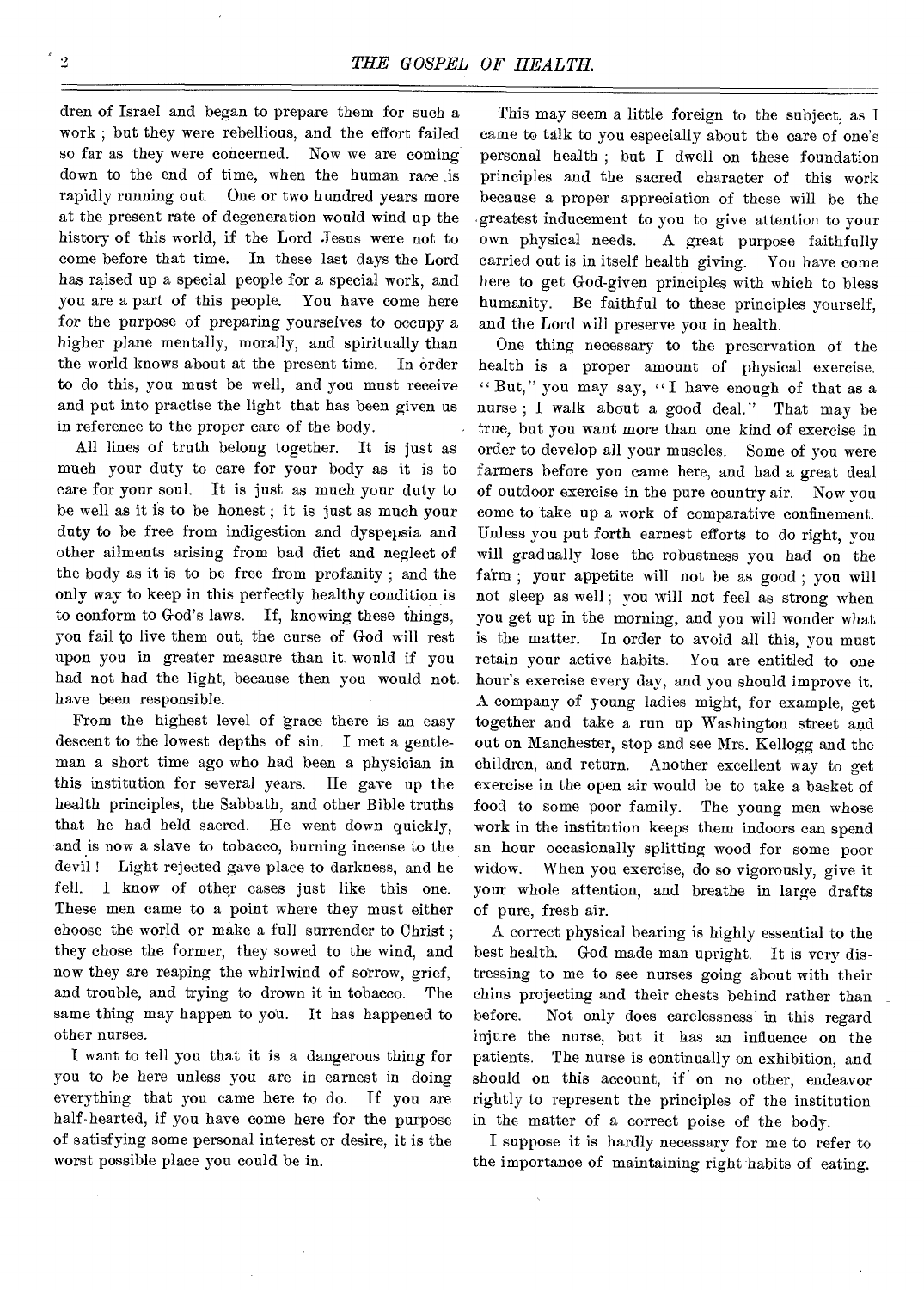The food furnished you in the dormitory is wholesome ; but wholesome food eaten without proper mastication may have as injurious effects upon the digestive organs as unwholesome food. A good practise is to eat food as dry as possible. This makes rapid eating well-nigh impossible, and greatly lessens the danger of overeating.

Put mind and heart into your work, but do not worry. "Hard work," some one has said, "is the breath of life ; but worry is a grim grave-digger's spade." Do your best, and leave the rest with God. Cultivate a spirit of prayer and a constant trust in your Heavenly Father. True religion is the mainstay of health.

It ought to be your fundamental thought to get something to give to some one else, and if you get that thought and put it into active operation, God will help you ; and as you go on laboring in this good cause from day to day, you will find that your work will grow more and more delightful and profitable, and you will continue to learn how to do more and better work. You are not here under human masters, but under God, and if you are faithful, always on hand, ready to go wherever the Lord wants you, nothing will be able to stand in your way.

### THE SPIRIT POURED OUT UPON ALL FLESH.

#### BY D. H. KRESS, M. D.

" AND it shall come to pass in the last days, saith God, I will pour out of my Spirit upon all flesh."<br>(Acts  $2:17.$ ) "Thou hast ascended on high, thou "Thou hast ascended on high, thou hast led captivity captive : thou hast received gifts for men ; yea, for the rebellious also." (Ps. 68: 18.) "Blessed be the God and Father of our Lord Jesus Christ, who hath blessed us with all spiritual blessings in heavenly places in Christ." (Eph. 1 : 3.) He that spared not his own Son, but delivered him up for us all, how shall he not with him also freely give us all things? " (Rom. 8: 32.) All these texts mean practically the same thing. They show that God designs every human being, from the time of Pentecost to the present time, to receive and enjoy the fulness of his blessing. He has poured out his Spirit upon all flesh, and the Spirit of God, when received, will bring with it every other blessing. The Holy Spirit gives us power to do what we otherwise could not do.  $V_{\text{e}}$  shall receive power, after that

the Holy Ghost is come upon you." The promise is to us and to our children and to as many as the Lord God shall call. Therefore none need be without it. If we have been struggling with certain sins, and have not been able to overcome them, let us continue thus no longer. but receive the power so freely supplied, and use it to his glory.

Let us consider the work of the Spirit in the early church. "And they, continuing daily with one accord in the temple, and breaking bread from house to house, did eat their meat with gladness and singleness of heart, praising God, and having favor with all the people. And the Lord added to the church daily such as should be saved."  $(Aets 2:46.)$  What a beautiful picture is here presented to our view. Perfect love and harmony prevailed among these brethren, for they were all of one heart and one mind. They ate their food with gladness and singleness of heart, for they recognized God as the giver, and shared what they had with one another.

Such should be the condition of God's people to-day. God does not have favorites. Why was it that the children of Israel were protected from the plagues of Egypt ? Was it because the Lord loved them more than he did the Egyptians ? Why was Joseph so remarkably blessed ? Why was Daniel prospered above his fellows ?—Simply because they submitted themselves to be used by the Spirit. Perhaps we can illustrate it by the following example better than in any other way : Suppose I have two plants. One I place in a dark cellar, the other is kept in the pleasant sunlight. One thrives, the other dies. Thus some people live in the light of the Spirit and receive health, while others languish and grow pale and sickly because separated from the Spirit.

The Lord chose Abraham because he knew he would command his household after him, and gave him the promise, "In thee and in thy seed shall all the families of the earth be blessed." Abraham's descendants, the children of Israel, were taught the statutes of health, and all the commands that the Lord had given their fathers. Disease was withheld from them because they had an intelligent knowledge of the laws of health, and the Lord blessed them in obeying these laws. He told them,: < < If thou wilt diligently hearken to the voice of the Lord thy God, and wilt do that which is right in his sight, and wilt give ear to his commandments, and keep all his statutes, I will put none of these diseases upon thee, which I have brought upon the Egyptians." This implies that if they should not obey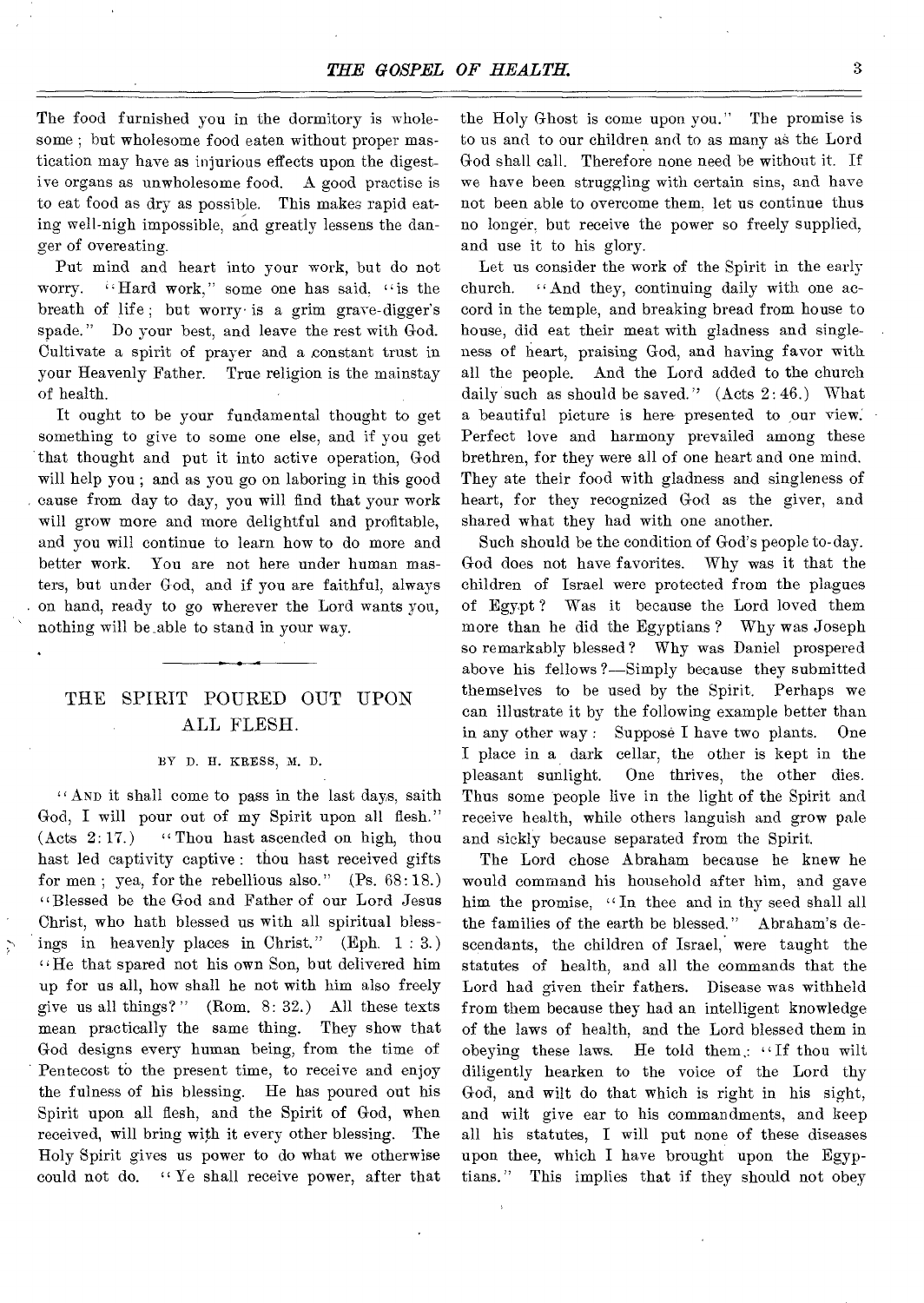these statutes, diseases and sickness would come upon them ; he would deal with them no differently than with the Egyptians. God does not arbitrarily bring disease upon any one. Disease is the result of wrong habits.

In the case of Daniel, we are told in the sixth chapter of that book that an excellent spirit dwelt in him, and no fault could be found in him. Turning to the first chapter, we discover the secret of this. He and three companions were chosen with a great many others to receive a special preparation for a certain work. The king commanded that they should have the same food that he himself partook of, and the wine which he drank. Now Daniel and his three companions purposed in their hearts that they would not defile themselves with the king's meat nor with the wine which he drank. Daniel knew the effect of wine upon the mind. He knew its effect upon spiritual growth. Suppose a person who is addicted to the use of alcohol should make an effort to grow spiritually, and yet keep on using alcohol. Would he grow very fast? Nadab and Abihu partook of wine, and so stupefied their brains that they were not able to discern between the sacred and the common. Daniel knew all this, and knew that the brain was the only medium through which God could communicate with his inmost soul. Therefore he determined not to eat the food the king placed before him. This placed him where the Lord could work for him. Henceforth he grew rapidly, physically and spiritually, as a plant that is out in the fresh air and sunshine. This is where the Lord wants us to be all the time. Daniel wisely avoided every stimulant so that he might always have himself under control, and be able to hear the still, small voice in which God speaks to his children.

A person under the influence of chloroform knows nothing. I have known Christian people to say strange things while in this condition. They felt very bad when they were told about it afterward. Suppose such a person should say,  $\lq \lq I$  am determined never to do that again." That would be a foolish resolve, would it not? As soon as we administer chloroform again, he acts just the same as he did before. Why does he break his good resolution?—He can not do otherwise. Poison is circulating in his blood, his brain is stupefied, and he is not accountable for what he says while under its influence. The drunkard is not accountable for what he does; he is under the influence of alcohol, which has a similar effect to chloroform. He may beat the children whom he dearly loves, and abuse the wife whom he has sworn always to love and protect. The only way he can avoid a repetition of his evil deeds is to avoid alcohol. By avoiding the cause, it is not difficult to avoid the results.

In the stomach and intestines poisons are often formed that are just as real as alcohol and chloroform. By taking into the stomach more food than it is able to handle, or by badly combining foods, or by eating titbits merely to tickle the palate, fermentation, or decay, takes place, and one of the products of fermentation is alcohol. Take canned fruit, for instance, and expose it to the air for a little time in a warm place. A change occurs, alcohol is formed, the fruit has a sharp taste. Take enough of it, and you would become intoxicated. Bad combinations, such as milk and sugar, fruit and vegetables, cause fermentation in the stomach, and the forming of alcohol and other poisons. Too much food, even of proper quality, by delaying digestion, produces the same effect. Lack of exercise in the open air also produces a weakened condition of the digestive organs, so favoring fermentation. Poisons thus formed in the alimentary canal are absorbed and carried by the blood to the brain, and have the same effect upon the person that alcohol had in the case, of Nadab and Abihu, or chloroform on the patient under its influence. The difference between the sacred and the common can not be discerned, and resolutions are made only to be broken.

This subject will be considered further in future articles. The point to be emphasized is that the Lord is now pouring out his Spirit upon all flesh. But the richest blessings are not discerned by the world at large, because they are in a state of spiritual stupor, owing to wrong habits of life.

#### HEALTH OF SOUL AND BODY HERE BELOW.

#### BY DAVID PAULSON, M. D.

MARVELOUS results were seen during the outpouring of the early rain. The very shadow of the apostles, or, in other words, the personal influence that these disciples carried with them, fanned into life such a spirit of co-operation in the hearts of the poor sufferers that God was enabled to do wonderful things for them. "For when we are linked in divine connection with Christ, the current of life-giving energy flows in rich streams from us to the people." ("The Desire of Ages," p. 825.)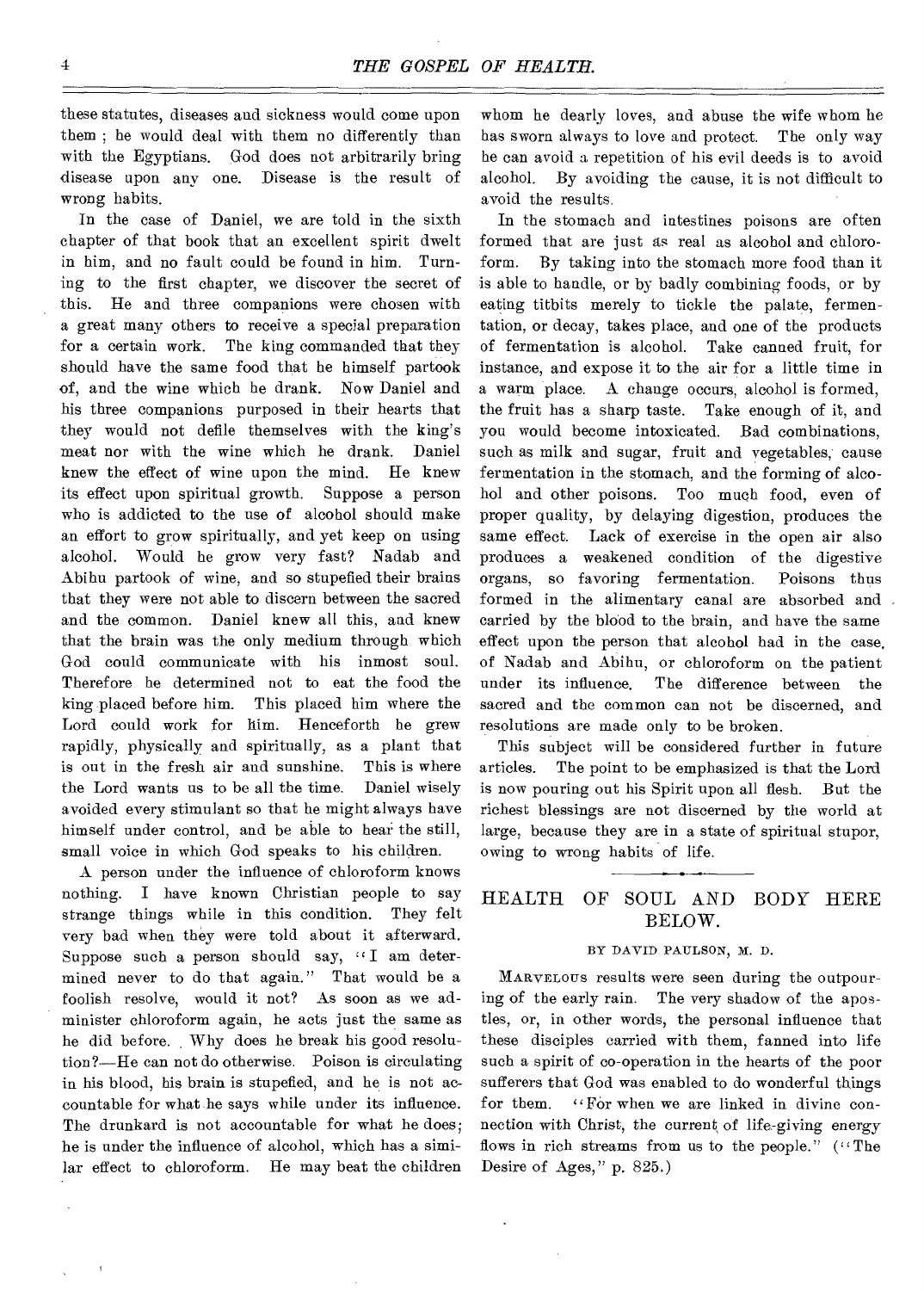We are now in the time of the latter rain, and it is to be more abundant than was the early rain, but it comes first to us as a spirit of truth, teaching us the principles that we must accept in order to have both spiritual and physical salvation. When we receive these, the Holy Spirit then becomes the Comforter to us ; for as the truths in reference to right living are accepted in joy and faith, they are leaves from the tree of life, and the individual accepting them will constantly be receiving a new endowment of physical and moral power. ("The Desire of Ages," p. 827.) Instead of mourning because of the dearth of the Holy Spirit, let God's people "search for their idols and cast them out. Let them cut away from every unhealthful indulgence in eating and drinking. Let them bring their daily practise into harmony with nature's law. By doing as well as believing, an atmosphere will be created about the soul that will be a savor of life unto life." (H. L., par. 1235, third edition.)

Christ is to take full possession of the soul temple, for he "is sitting for his portrait in every disciple, and where Christ dwells, disease must flee." (Ibid., par. 824.) Christ was health and strength in himself, and when sufferers were in his immediate presence, disease was always rebuked. (Mrs. E. G. White, in *Youth's Instructor,* Dec. 29, 1898.)

Such an individual is being lifted above even the laws of heredity, for we are told in Jeremiah 31 that the people who have God's law written fully in their hearts shall never need to have this proverb used in regard to them, "The fathers have eaten sour grapes, and the children's teeth are set on edge." But, readers, remember, all this grace is imparted for service, so that we, like the children of Israel, may be enabled to bear the divine credentials even in our bodies.

We are not to attempt to work the Holy Spirit as Simon desired to do, but we are to allow it to work and use us. It is not our part to sit down and pray three times to have this or that inconvenience removed from our bodies ; it is for us to submit ourselves under the mighty hand of God, so that in due time he may raise us up. We are continually to be willing to say, "Most gladly therefore will I rather glory in my infirmities, that the power of Christ may rest upon me" (2 Cor. 12: 9), provided that God has not yet shown us that some of these are directly due to some darling indulgence that we are still clinging to, as Rachel did to her father's gods.

#### DISEASE AMONG CATTLE.

THE following paragraphs are taken from an article by D. H. Bergey, M. D., in the *Bulletin of the American Public Health Association : —* 

*"* In a young ladies' boarding-school twelve girls presented symptoms of tuberculosis, and five of them died. Since all of these girls had healthy parents, and especially since all of them showed well-marked intestinal tuberculosis, the food was suspected. It was then found that the cow that had for years supplied this school with milk, was tubercular, and the autopsy showed that not only her viscera but the udder was badly affected. Several children of a forester in Thurgua, who had been raised at the breast, and when weaned were placed on the milk of a cow, developed tuberculosis. The cow was killed, and was found to be tubercular.

Riibner says that it has been demonstrated that the tuberculosis of animals can be communicated to human beings, and that the meat of the advanced cases of tuberculosis contains bacilli. He says further, 'It is to be remembered that in boiling large pieces of meat, the interior is not always sufficiently heated to become innocuous.'

" Dr. Woodhead also experimented in roasting and boiling meat smeared with tubercular matter. He found that rolls of such meat of over three or four pounds 'in weight were not sterilized by the ordinary methods of cooking. He also experimented with tubercular milk heated to 176° for ten minutes, and found that guinea-pigs fed on such milk became tubercular. As the result of his experiments, Dr. Martin was especially impressed with the danger of infecting the entire carcass of an animal in removing the diseased organs from it."

Disease among cattle is increasing at an alarming rate. Milk is never safe to use until sterilized, and even then, while it no longer contains the living germ of tuberculosis it may contain harmful organic poisons.

Conformity to a perfectly natural diet removes all danger from these sources, and also relieves the conscience of a load of guilt, for it is inconceivable that any person of heart can be party to the wholesale slaughter of innocent fellow beings without suffering some pangs of remorse.

" THE time for the Christian to exercise faith is when he feels most destitute of the spirit."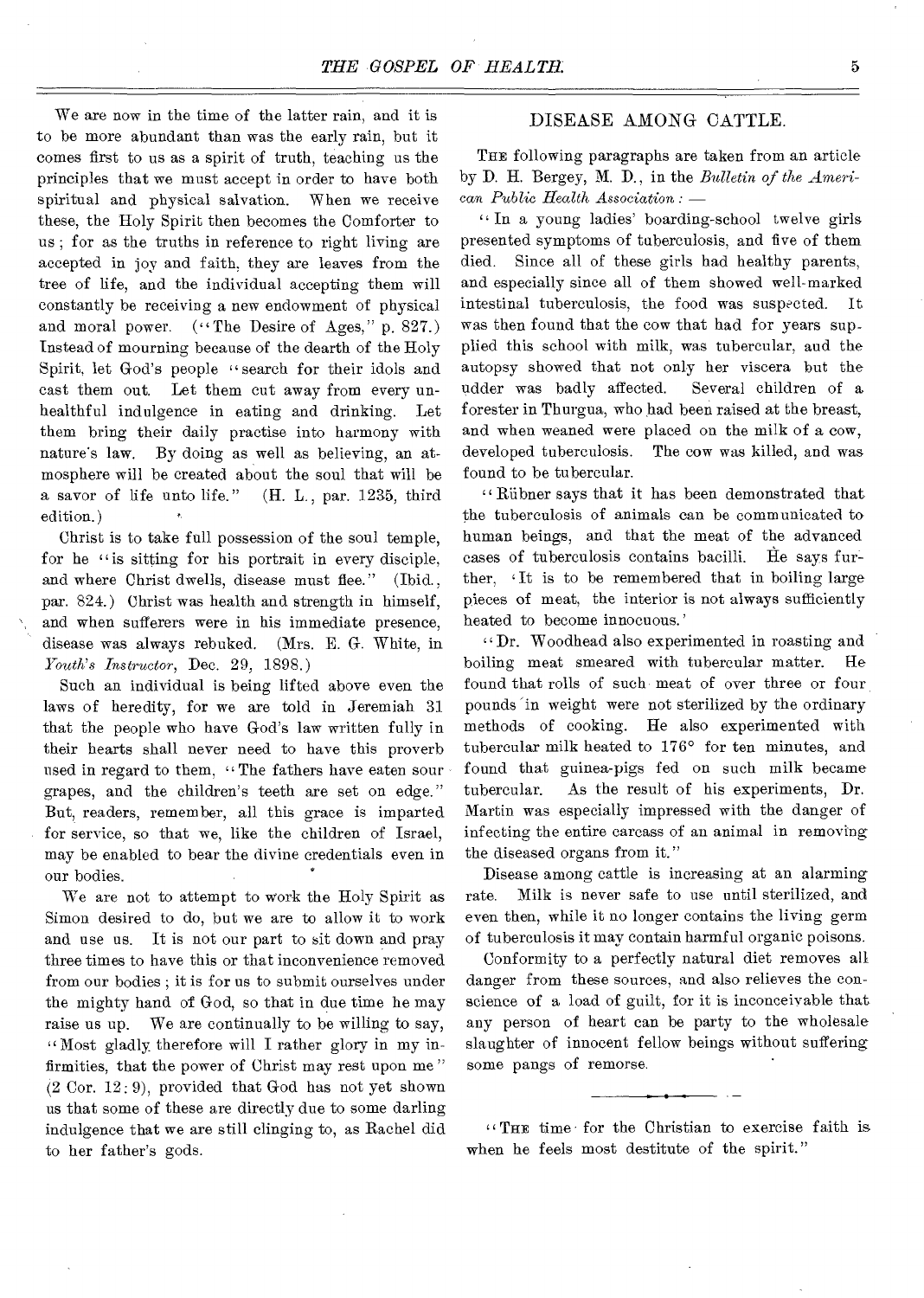#### SEASONABLE HINTS.

#### BY M. E. OLSEN.

A *Cool Room for Prayer-Meetings.—* A number of prayer and missionary meetings are held at private houses at this season of the year. A mistake most likely to be made on these occasions is to overheat the room. Visitors do not feel like complaining, and the hostess is afraid she will not get it warm enough to suit them; so the heat is sometimes stifling, especially for persons who are unfortunate enough to sit near the stove. Then, when the meeting is over, the people go out into an atmosphere perhaps several degrees below zero. They are warm and perspiring, the pores of the skin are all. open, and the system is in a relaxed, enervated condition. The sudden shock is too much for any except the strongest and hardiest, and the result is a cold, an attack of pneumonia, or the grippe, which is so common nowadays. It is better to have the room a little too cool than too warm, for in the former case the guests can put on their wraps. A good plan is to hang a thermometer in some convenient place, and not let the temperature go above 68°.

*The Ventilation of Churches.* —Fresh air is easier to heat than foul air ; therefore, it is in the interests of economy to ventilate the church thoroughly. If the building is small, and has no special appliances for ventilation, instruct the brother who has charge of it to open the door and the windows on both sides, and give the place a thorough airing each Sabbath morning before he builds the fire. If the church is provided with a ventilating shaft, it is a good thing to examine it once in a while to see if it is in working order. If there is not a good current of air in the shaft, make one by introducing a lighted lamp. The lamp warming the air in the shaft causes this air to rise rapidly, and a current is formed by which a continuous stream of foul air is taken from the room.

*Cold Feet.—* The remedy for cold feet is not warming them by the stove or over the register, but quickening the circulation and building up the life processes in those parts. It is the fires in your own body that want stirring up, and not the fire in the stove. Go out of doors and take a vigorous run of half a mile or more. If that does not warm you, take off your stockings, and plunge your feet for a moment into cold, water, then dry thoroughly with a coarse towel and rub until red and glowing. Put on clean stockings and warm shoes. If the circulation is so poor that it will not respond to this treatment, dip

the feet alternately into hot and cold water five or six times, ending with the cold water, and dry and rub as before. Holding the feet for a few moments in cold water each morning until they are numb, then quickly drying and rubbing, has cured many cases of cold feet. It is also highly important to change the stockings frequently, as the wool loses its warmth when soiled by perspiration. The plan followed by some is to have two pairs in use, wearing them alternately a day at a time, and thoroughly airing and drying one while the other is being worn.

#### THE DIVINE HARMONY OF TRUTH.

I *With Reference to the Disuse of Alcohol and Other Drugs in the Treatment of Fever.* 

#### BY DAVID PAULSON, M. D.

IT is gratifying to know that there is not a principle that God has given his people during the last thirty-five years on the subject of health in its various bearings but has now been vindicated by scientific research and experiment. Our brethren who started this movement years ago had to take their stand on some of these principles in much the same way that they took their stand in reference to this government's becoming a persecuting power. In both cases the evidence was not apparent. When the Lord speaks in regard to a certain truth, he sometimes gives the reasons for it, at other times he does not ; but where the reasons are not given, it means that we are to go to work to find out the how and the why with all diligence, for even " the *secret* of the Lord is with them that fear him."

The statement of the truth, however, gives us a clew to the direction in which our researches must he made, so that while other investigators will be working toward every point of the compass, as it were, we may spend all our time in studying in the right direction. God's statement to us is the same as a guidepost at a crossroads : it tells which road to take, but lays upon us the responsibility of traveling upon that road in order to get to our destination. The object of this article is to show how fully science has vindicated the statement, which is yet disputed by many, that alcohol and drugs are harmful in fever.

When God says that overeating and errors in diet hinder the work of the Holy Spirit upon our minds and hearts, it is necessary for him to give us more of the truth in detail, for we can never grasp or comprehend the Holy Spirit by human sense or experiment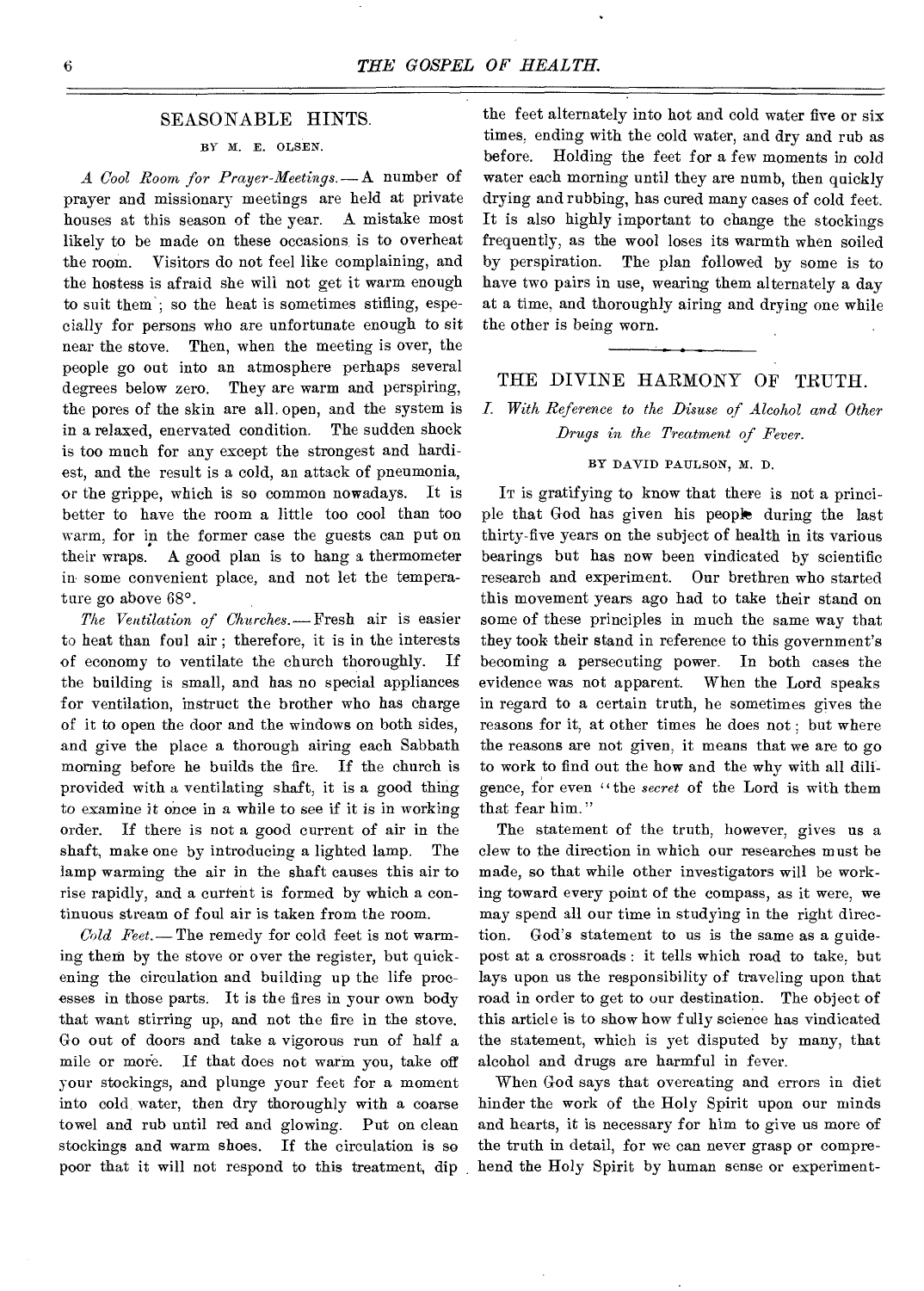So we are plainly told that God speaks to us through the same avenues that we use in conveying truth to one another, and whatever weakens the brain nerves results in a deadening of the sensibilities of the mind. (H. L., par. 823.)

When the Testimonies say that alcohol adds fuel to the fire of fever (H. L., par. 519), it is not necessary that they should go on and designate how and why ; for we can study in the laboratory the properties of alcohol, and observe its effect by noting in a careful way its influence on the patient. Having found out in what direction the truth lies, it is only necessary to study thoroughly what nature is trying to do in fever, and then we learn how alcohol adds fuel to the flame.

The symptoms that we see in fever are simply an effort of nature to overcome the poisons with which the system is charged (H. L., par. 906). This statement is confirmed by the best medical talent of to-day. We quote from Dr. Ecckles in a recent editorial in the *Medical and Surgical Bulletin,* a leading medical journal published in New York, as follows : "Many symptoms in disease are beneficial to the patient. They are nature's efforts to shake off or prevent its continuance. Fever, absence of appetite, thirst, and diarrhea are probably, in the majority of ailments in which they appear, distinctly beneficial."

Let us analyze the symptoms of fever a little more in detail. Nature makes the patient thirsty, so that he will drink more water, and thus enable his kidneys to carry off more poison. The secretion of the kidneys of a fever patient, if injected into the veins of a rabbit, will kill it much sooner and with less quantity than it would if taken from the same person in health. Nature takes away the patient's appetite, for while it requires little effort on the part of the system to take care of the water, it does require an effort to receive and care for food ; and if we could look into the stomach of a fever patient, we should find it as dry as his mouth. There is no gastric juice to digest the food eaten, so it decays, and thus adds to the patient's trouble.

The reader will understand why the fever patient craves fruit rather than other food, for it is almost as easily digested as water. While fruit contains a certain amount of nourishment, it also contains a great deal of liquid, and it possesses properties that enable it to destroy the germs that are present in the stomach in abundance in such cases, which is made evident by the coated tongue and foul breath. This emphasizes the statement made in "Healthful Living" (par. 350), that good, ripe, undecayed fruit is *bene-*  *,ficial to health.* Nature quickens the heart's action so as to make the blood circulate faster, that it may be brought oftener through the kidneys and lungs, and to the skin, to unload its burden of poisons. The patient breathes faster for the same reason. Nature takes away his strength so that he shall not conttnue to move about, and thus tend to tear down tissue when he is not in condition to build it up again.

Now a word about the rise of temperature, which is only another symptom. Leading scientists have shown within the past few years that a high temperature is decidedly beneficial, and the degree of intensity, the same as the intensity of thirst, only shows how overwhelming are the causes at work. To smother these danger-signals arbitrarily would be even greater folly than to take the hands off the clock so that we might have more time during the working day-From an address by Dr. Hare, a professor in Jefferson Medical College, Philadelphia, and author of several of the best text-books on disease, we quote as follows *(Modern Medicine,* August, 1896):—

"The newer evidence produced in recent years by bacteriological and other research shows that fever is not an unmitigated evil, and that when we reduce fever by the use of drugs, we deprive the body of a therapeutic measure devised by nature for the protection of the individual. . . . Clinically, the mortality of infectious disease has been higher under this method of treatment [reducing temperature by drugs] than when antipyretic drugs were unknown. The death-rate in typhoid fever, for example, is twentyfive per cent., while in cases treated by the cold bath it is from one to five per cent., as a rule. The natural thought is that if reduction of fever is harmful when obtained by drugs, it is also harmful when obtained by cold baths, but clinical results prove the contrary. I have long felt that the cold bath did more than to abstract heat, and I venture to advance the idea that it also permits the tissues to destroy the poison of the' disease by oxidation or allied processes. . . . The cold bath also stimulates glandular activity and leucocytosis, improves the tone of the nervous system and of the circulation, increases vital activity everywhere ; and it also increases the urinary flow and the quantity of solids in the urine. The cold bath, therefore, has a physiological action far more important than the withdrawal of heat ; it really puts the system in the best condition to resist disease. My views may therefore be summed up as follows :

 $41.$  Moderate fever has been proved to be in itself harmless.

 $\overline{1}$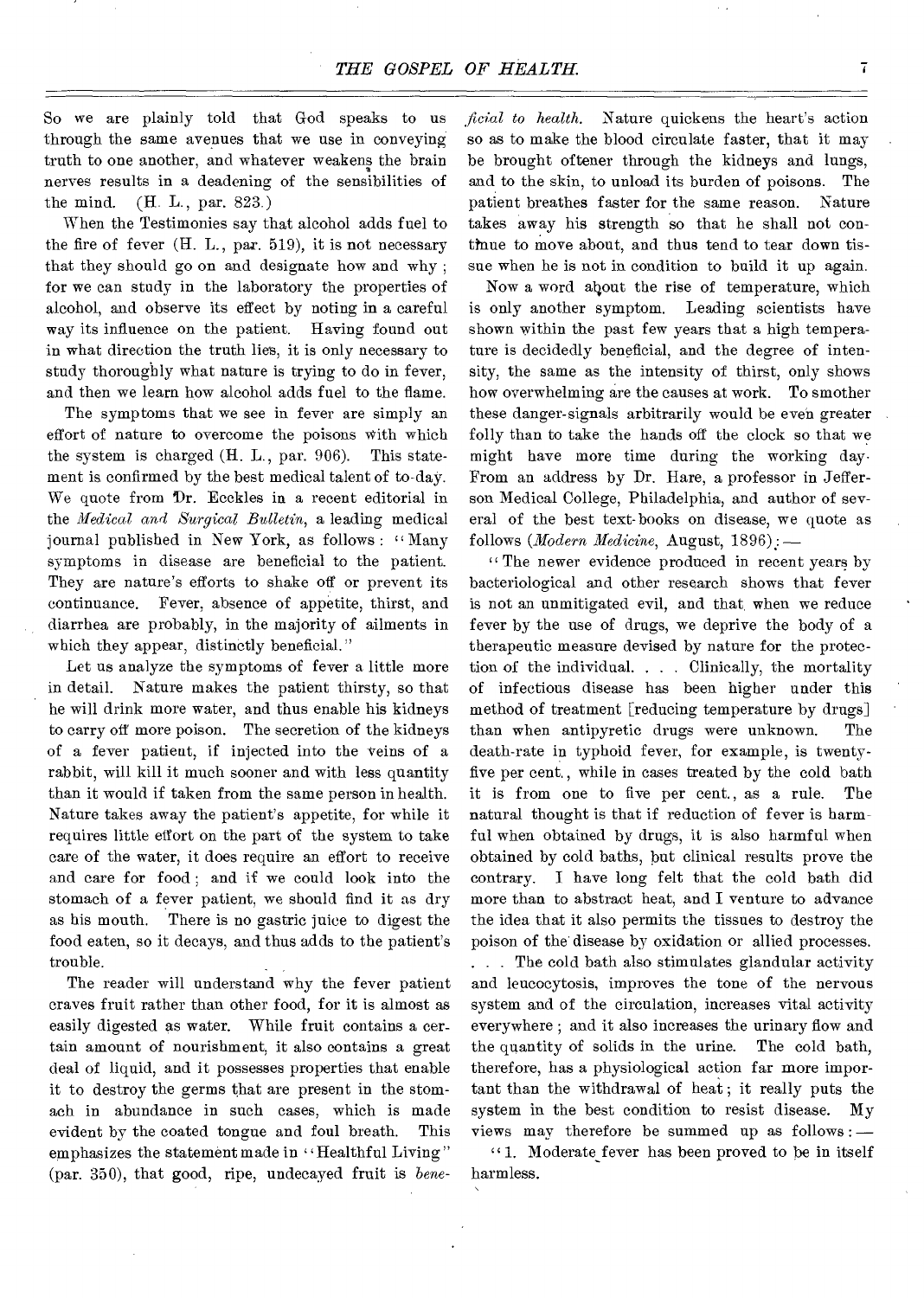$42$ . Moderate fever has a useful function to perform in the body in the presence of an infection.

 $4.3$ . Cold baths do good, not by the mere abstraction of heat alone, but by increasing metabolism and the rapidity of all vital processes.

 $4.$  The use of fever-reducing drugs is contraindicated in all infectious diseases."

Alcohol itself being a poison, it not only paralyzes the system so that it can not hang out its dangersignals in fever, but adds to the real difficulty, and lessens the patient's chances of life. Rational treatment, not merely cold treatment, but hot treatment where it is indicated, removes these symptoms, not arbitrarily, but by removing the cause, which is always God's method of dealing with men both spiritually and physically.

#### THOUGHTS ON DRESS.

#### BY A. W. HERR, M. D.

DRESS should be an outward sign of an inward righteousness. When Adam and Eve came fresh from the hand of the Creator, they were innocent, and all was beautiful and pure within, so that God could consistently clothe them in garments of light. But when they lost their purity and innocence, they also lost their garments of light. Immediately there was a change of garment in accordance with their change of character.

Christ wore a seamless robe in marked contrast to Joseph, who had a coat of "many pieces" provided for him by a too indulgent and unwise father, and it served to arouse the bitter enmity and jealousy of his brethren.

Costly and elaborate styles of dress foster the haughtiness and pride of the human heart. Sister White has said, "Fashion rules the world ; and she is a tyrannical mistress, often compelling her devotees to submit to the greatest inconveniences and discomfort. She taxes without reason, and collects without mercy ; she has a fascinating power, and stands ready to criticize and ridicule all who do not follow in her wake."

Simplicity in dress agrees with a meek and quiet spirit. "Outside appearances are an index to the heart. Simplicity of apparel always makes a sensible woman appear to the best advantage." It is a mark of righteousness. Indeed, the simplicity of a white robe represents the righteousness of Christ, and if the precious hours spent in adorning the dress were given

to searching the heart, many would obtain the seamless (complete) robe of Christ's own righteousness, woven in the loom of heaven.

#### THE MINISTRY OF LIFE.<sup>1</sup>

#### BY W. W.. PRESCOTT.

THE gospel is the ministry of life. The work of the gospel minister is to impart life to people. This he can not do in his own strength, for he has no life in himself ; but his sufficiency is wholly of God. On this read carefully 2 Cor. 3: 5, 6.

Every one who accepts Christ is called to the ministry of life. He is not simply to *talk* about life or enter into an argument about it, but to *minister* it. The transaction is just as real as if you should take me down to the dining-room, and give me literal food to eat.

The whole difficulty with the world to-day lies in its lack of life. People suffer because they are alienated from the life of God. The gospel supplies this lack. Christ came that the world might have life, and have it more abundantly.

People come to our sanitariums in quest of life. In your bath-rooms you are ministering life to them. When Christ was upon earth, he was constantly ministering life to the multitudes. The work given him to do is given to every servant of his.

This is beautifully illustrated in Acts 13: 46, 47, where Paul and Barnabas applied to themselves and the work God was doing through them the prophecy concerning Christ in Isaiah 42. It is the privilege of every follower of Christ to know that God has set him for a light to the Gentiles.

Religion is not to die by, but to live by. We do not get it in order to die, but in order to live. Christ came into the world to destroy death. The gospel is not a theory, nor a subject for theological mangling. It is life, reality, put up in tangible form.

There is life in pure, fresh air ; breathe it. There is life in good, wholesome food ; eat it. There is life in pure water ; drink it. Bad air, bad food, bad water, are to be avoided; there is death in them.

Let me leave with you, in closing, the thought that you can not minister life until you have first received it yourself. You may talk about Christ, but you can not actually give him to people as I would hand this book to you, unless you have first received him yourself.

I Abstract of a talk given before the Sanitarium helpers.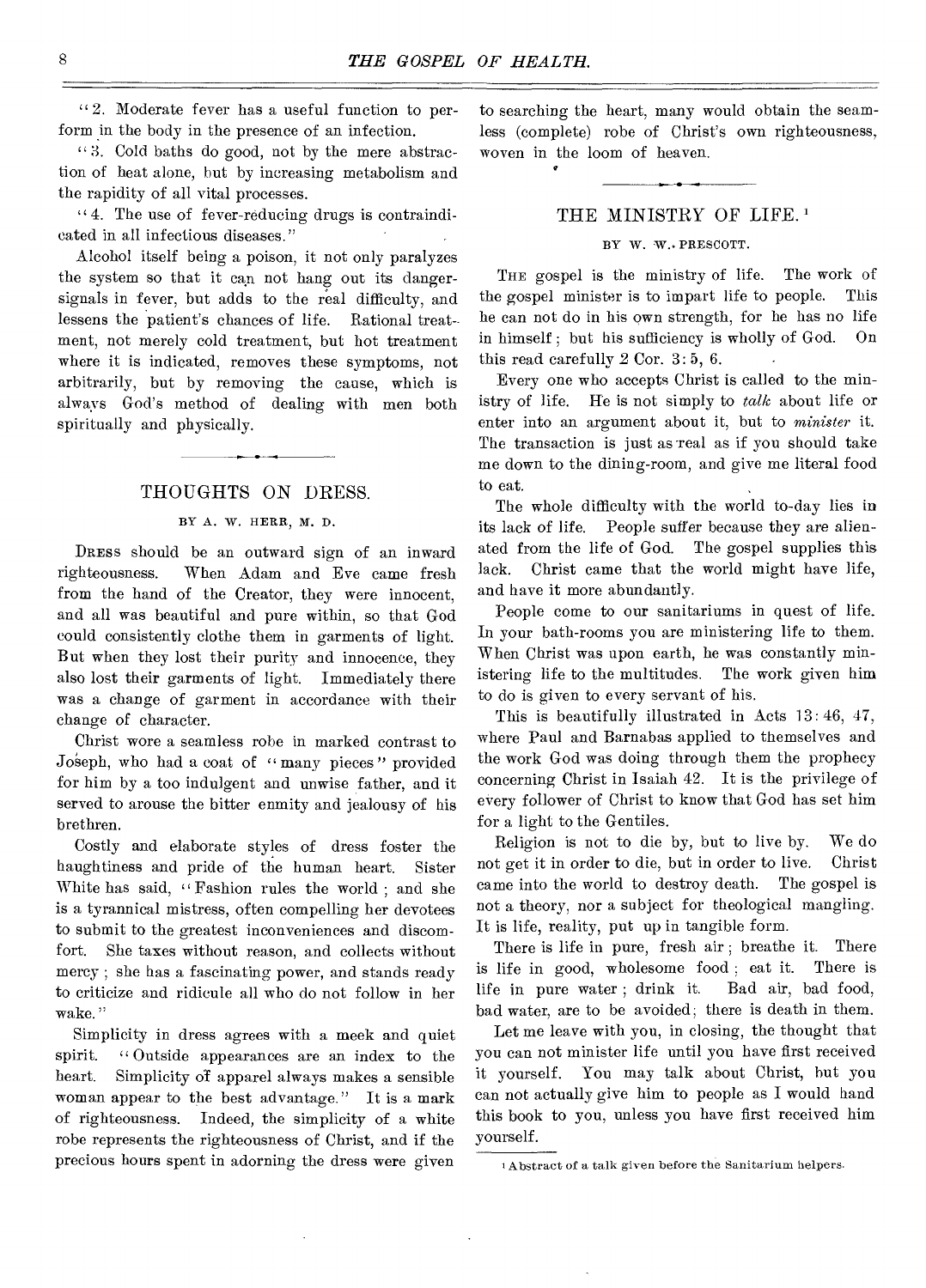# THE HOME.

#### ENTERTAINING THE MINISTER.

#### BY M. E. OLSEN.

ONE of the most beautiful and sacred of all privileges is that of entertaining God's chosen ambassadors. The act is also fraught with solemn responsibility. The minister has to do with matters of eternal interest, and the success of his work is to a large extent dependent upon the kind of care he receives at the hands of his host and hostess. An improperly cooked breakfast may throw a cloud over his mind at the critical hour, and unfit him to give with power the message he has received of God. As a consequence, sinners who might have been deeply impressed go unconvicted, backslidden church-members remain cold and indifferent, and souls are eternally lost.

A good way to learn how to treat a man is to put one's self in his place. Let us at the outset try to put ourselves in the place of the minister. First, he is a large part of the time away from home. This alone is sufficient reason why special pains should be taken to provide for his comfort. Most people travel only occasionally, and can easily put up with a few inconveniences, which are more than compensated for by the comforts that await them at their homes.

Secondly, the minister's labors are of a peculiarly taxing kind. He must watch for souls as one who must give account. He stands between the living and the dead, bearing to mankind a message from the courts of heaven which is final and without appeal. He carries on his heart the burden of all the churches and companies of believers that he has been instrumental in God's hands of raising up. If faithful to his calling, he is incessant in his prayers, watchings, and exhortations. Such work makes heavy inroads upon the vitality, and one engaged in it must be supplied with wholesome food and a sufficiency of restful sleep, if he is to keep from breaking down under the strain.

A third reason why the minister is entitled to special care as a guest is that his general condition of health, owing largely to excess of mental labor without a corresponding amount of physical exercise, may be somewhat delicate. The irregularity in eating, working, and sleeping, incident to travel, is also detrimental to his health.

These are a few of the reasons why it is right and

proper to give particular attention to the needs of our ministers when they come to visit us at our homes.

Let us now consider what are the comforts and conveniences to which they are entitled. Briefly summed up, they are these : The minister should have a comfortable place to sleep, wholesome food to eat, and should not be subjected to unnecessary interruptions. If a man eats well and sleeps well, he is pretty sure to work well.

#### THE MINISTER'S ROOM.

Where shall the minister sleep ? — In the best room in the house. Where would you put the Master if he should come under your roof ? The minister is his representative. If you are so unfortunate as to have the old-fashioned spare room with the traditional spare bed, do not on any account put the minister, in it if you value his life. The spare bedroom, fortunately now going out of use, is best described in Isaiah's prophecy concerning Babylon : "It is never inhabited, neither is it dwelt in from generation to generation, but it is filled with doleful creatures ;" and the guest awaking in the morning after spending a night in such a room is the most doleful of all.

The minister's bedroom should be light and sunny, comfortably warmed, and plainly but neatly furnished. Be sure that it is fresh and clean before you bid your guest enter. Poverty is no excuse for dirt. Better have the walls and floor entirely bare and scarcely any furniture, with cleanliness, than have an expensive carpet, elaborate ornaments and pictures, trying in vain to hide dust and dirt. The room should be heated, so that its inmate may comfortably engage in writing, studying, prayer, or meditation, as he may wish. The key of this room should be given to the minister, and the door should never be opened by any one without knocking. Quiet and uninterrupted hours for devotion will be of great benefit to the worn servant of God, and will enable him to do so much better work in the pulpit.

A good lamp, if gas or electricity is not used, is another necessary adjunct. A medium-sized table, where he can spread out his books and writing material, some comfortable chairs, a mirror, and a washstand will complete the list of necessary furniture, with the exception of the bed, which will be spoken of later. The wash-stand is a very necessary article of furniture, and should not be omitted on any account. If you have not such a piece of furniture to spare, make one out of a box, and see that it is provided with a wash-bowl and an abundant supply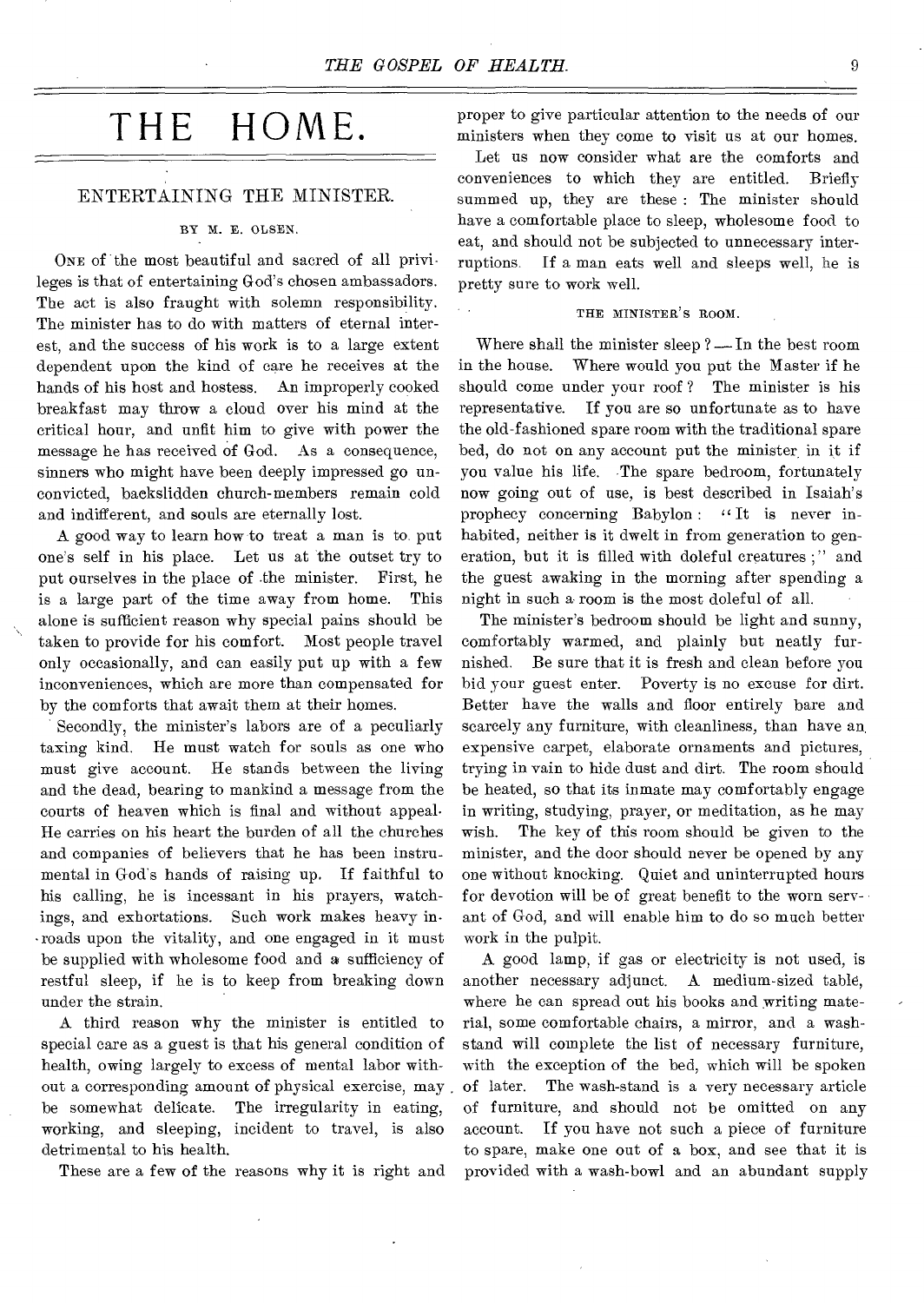of fresh water and towels. It is very probable that the minister is in the habit of taking a cold sponge bath every morning, and how can he do it acceptably with only a few drops of water and one little towel ?

#### THE MINISTER'S BED.

The most important thing in the room is the bed. The first essential of a good bed is absolute cleanliness. This includes blankets, comfortables, and sheets, as well as the bedstead. Some do not care for sheets in the winter, while others find blankets irritating to the skin, and desire to use sheets at all seasons. Do not be at all afraid to consult the tastes of your guest in this and other things; he will be pleased to inform you. For purposes of warmth, the blanket is far superior to the comfortable, and can be kept clean much more easily.

Besides being clean, the bed should be perfectly dry and warm. A cold, damp bed has cut short many valuable lives. Sooner than get into one, the guest, if he is wise, will walk the floor all night. If the bed has been standing for some time and there is the least dampness or musty odor about it, take vigorous measures thoroughly to cleanse and renovate it. Hang all the bedding out on the line, and let it remain there in the fresh air and sun all day. Give it a thorough shaking to remove the dust ; then hang on chairs in a well-ventilated room with a bright fire until thoroughly warmed. Next take the mattress and put it in a dry place where the sun can shine upon it. Follow with a vigorous pounding to remove the dust, and then put it also into a warm room and keep it there until thoroughly dry. Next go over the bed with hot water and soap-suds, and if you have the least suspicion of vermin, follow with a liberal application of gasoline. After the bed is thus thoroughly dried and cleaned, return the mattress and bedding.

It is taken for granted that the bed is provided with a mattress ; if it has simply a tick filled with straw, get straw that is fresh and perfectly dry, and refill the tick. If it is a feather-bed, by all means get rid of it as soon as possible. Feathers are good to line the nests of Arctic fowl and protect the naked birdlings from the cold air of those northerly regions, but they were never intended for man's use. The minister, if well educated in health principles, would as soon sleep on the slats of the bed as bury himself in a pile of feathers only to rise in the morning languid and unrefreshed.

It is very probable that some readers of GOSPEL OF HEALTH who would enjoy the privilege of having the minister stop with them, do not have such accommodations to offer as are here described. In such a case we say, Do the best you can. Study the matter carefully, and see if you can not by a little work bring about practically such conditions as are here outlined; for they are really necessary to the health and continued usefulness of the minister. We say again, never on any occasion send your guest into a cold room at this season of the year, to occupy a cold, damp bed. You might just as well send him out of doors to lie in a snow-bank. One would be about as cruel as the other.

The Shunammite woman was so glad to entertain the prophet Elisha that she had an addition made to her house in order to give him a room all by himself. Perhaps some of our readers can do this. Then when a minister is not stopping with you, the same room could be occupied by one of the Lord's needy children ; some poor man, perhaps, who is out of work and needs a home for a few days, or some orphan child whom the Lord has impressed you to take in. Such a room would be a blessing to the entire family. It would have an educating effect on the children. They would see that their parents were really in earnest in doing the Lord's work.

In our next article we will discuss the subject of proper food for the minister.

#### HOUSEHOLD HINTS.

SOAP is a good disinfectant. Germs do not thrive where it is used freely.

All cooking utensils should be kept perfectly clean, and in closed cupboards or drawers, instead of under the sink or hanging in the kitchen exposed to dust and steam.

Dish-towels<sup>\*</sup> and -cloths should be thoroughly scalded after being used, and hung up to dry. A foul-smelling dish-cloth is a disgrace to the kitchen. Better , pick it up with the tongs, and put it in the fire.

As hot water and soap very soon soften the hairs of hair-brushes, and rubbing completes their destruction, use soda dissolved in cold water instead. Do not set the brushes near the fire or in the sun to dry, but after shaking them well, set them on the point of the handle in a shady place.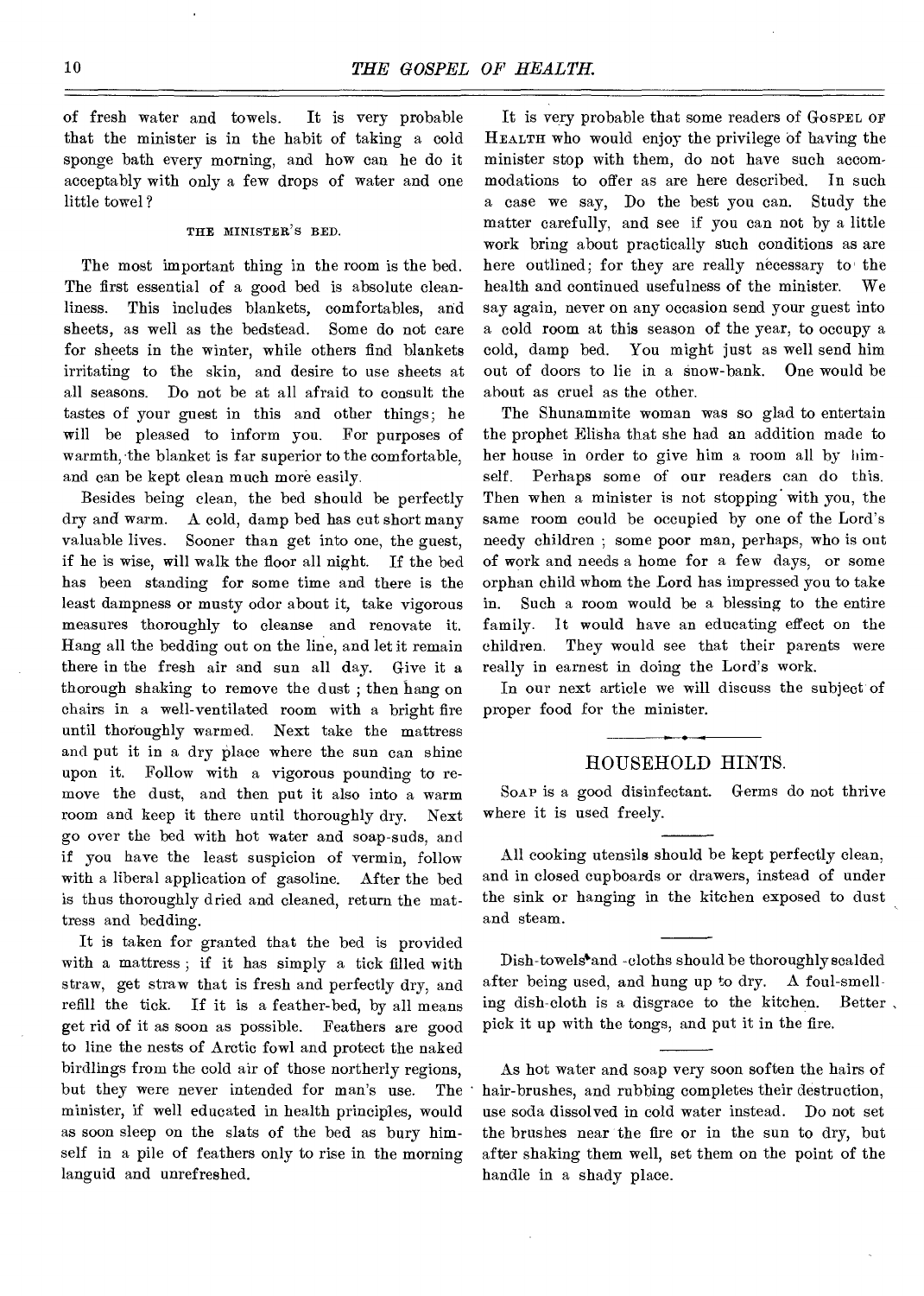# SCHOOL OF HEALTH

#### PRACTICAL HYDROTHERAPY.

#### THE FOMENTATION.

THE virtue of a fomentation lies in its heat and moisture, which stimulate the circulation and relieve



FIG. 1.- METHOD OF WRINGING A FOMENTATION.

the engorged tissues of stagnant blood, thus taking off the pressure from the nerves, and calling a stream of blood rich with oxygen to refresh and revive the injured tissues and to help them contend with germs and other morbid matter which is threatening their destruction.

The uses of the fomentation are very numerous. It is indicated wherever there is local pain without excessive heat or acute inflammation. Local congestions, neuralgia, toothache, pleurisy, pleurodynia, and most local pains vanish beneath its potent influence as if by magic.

For indigestion, colic, suppression of urine, constipation, torpid liver, dysmenorrhea, and rheumatic pains it is a remedy of great power, and is used with almost uniform success. In the relief of sick-headache by applications, to the head and neck and stomach, its efficiency is unrivaled. The fomentation is also ex-

tremely useful in cases of great loss of blood, in which fatal syncope may be prevented by making hot applications to the head, and so encouraging the circulation of blood in the brain.

The fomentations should be applied as hot as they can be borne. The skin should be protected by placing one or more thicknesses of dry flannel between it and the fomentation ; and to retain the heat, a dry flannel, rubber, or oilcloth should be placed over the fomentation. The treatment may be continued from ten minutes to half an hour, or longer in special cases.

Alternate hot and cold applications are frequently more efficient than the continuous fomentation. The hot applications should generally be followed by a cool or tepid compress for four or five minutes, or the

> part should be rubbed with the hand dipped in cool water until the redness produced by the fomentation in part disappears. The parts should be covered by dry, warm flannels after the removal of the fomentation, and so protected from the air. By this means the good effect of the application may be prolonged.

Hot applications to the head or spine for some time without intermission will often occasion faintness; hence a cooler application should be.made after the use of hot cloths for fifteen or twenty minutes. There are several different ways of preparing a fomentation, which may be variously adopted according to circumstances. Whatever method is used, the cloths should be hot, not merely warm, and

wrung as dry as possible from the water. Nothing is more disagreeable to a patient than a heavy fomentation dripping with lukewarm water. The water from which it is wrung must not only be heated



FIG. 2. - PLACING THE FOMENTATION ON THE PATIENT.

once, but kept at a boiling heat. A small oil-stove may be utilized for this purpose in the patient's room, and thus save many steps.

The fomentation cloth should consist of several thicknesses of flannel. A quarter of a woolen bed blanket or two yards of flannel of loose texture serves the purpose well. Made of this size, the cloth may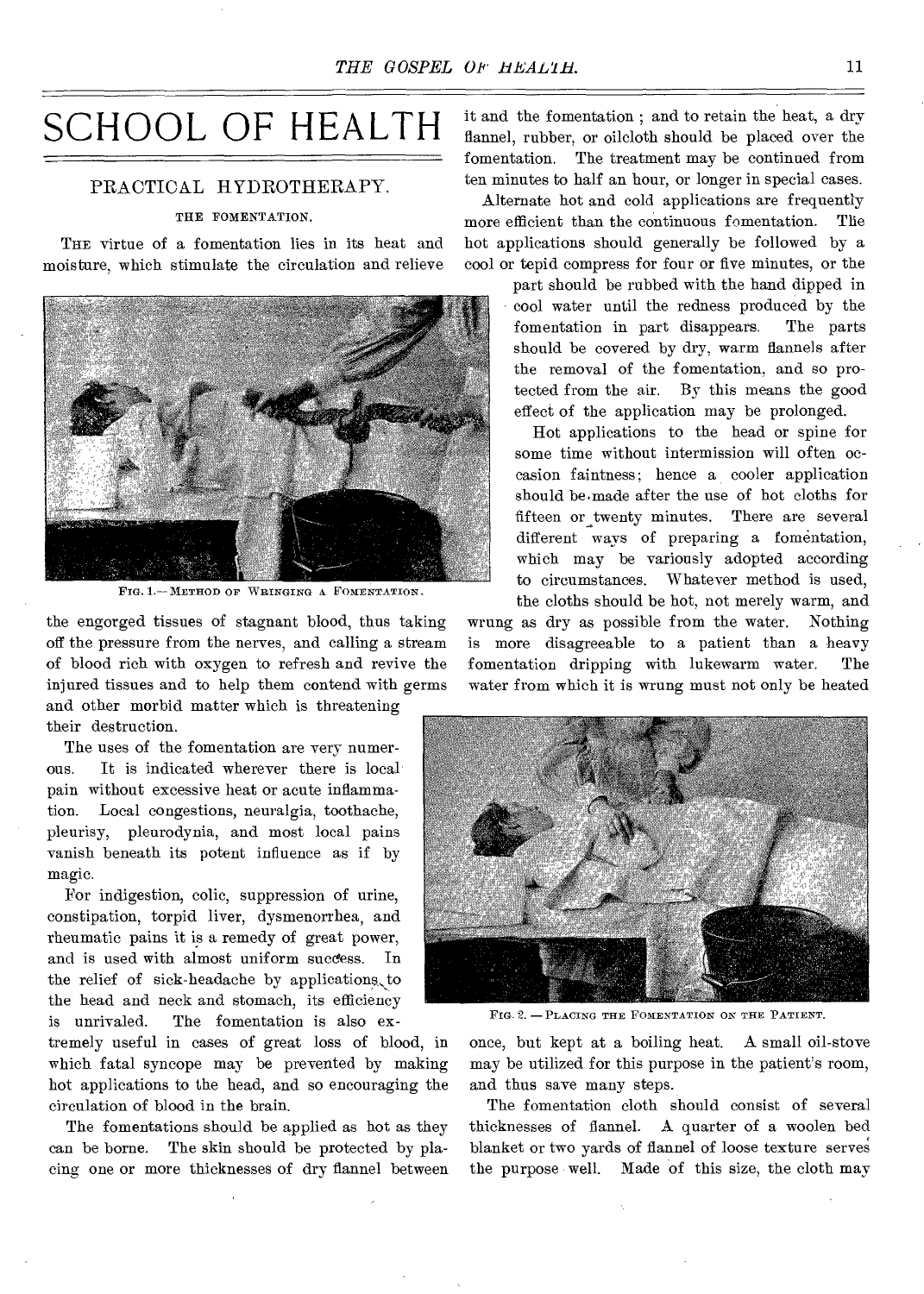be dipped into the boiling hot water in a pail or other vessel, by seizing each end and holding it so as to keep it dry for a sufficient length at the ends to wring it out without burning the hands. If the cloth used is not large enough to wring in this way, it may be folded to the proper size, held by the corner, and dipped into the hot water, then placed lengthwise of the middle of a dry towel, and wrung dry by twisting the ends of the towel. Or the cloths may be wrung through a clothes-wringer.

The cloths may also be wrung from cold water, and heated in a steamer or in the oven, or they may be placed between papers on the top of the stove. The paper prevents the cloth from becoming soiled, the water protects the paper from burning, and the



FIG. 3.- THE FOMENTATION COVERED.

steam generated quickly heats the cloth to boiling heat. There should, if possible, be two cloths, as the application can thus be made continuous, one being heated in time to take the place of the other as soon as it becomes cool. For a long fomentation, the heat may be made continuous by applying a bag of hot meal, salt, or sand, a hot brick, or a bottle of hot water, over the moist flannel. Rubber bags, made short and broad for the stomach, and long and narrow for the spine, are excellent for this purpose ; but hot griddles wrapped in paper, hot plates, hot flat irons, etc. may be utilized in the absence of more convenient means.

When an intense effect is desired through the application of fomentations, the ordinary effects may be increased by the addition of mustard to the water in which the flannels are wet. Turpentine is also used. The usual plan is to wring out the cloths and sprinkle on a few drops of turpentine just before applying to the skin.

The patient should be prepared for the treatment by removing the clothing from the part to be treated, and placing underneath him a piece of oilcloth or heavy paper, so as to avoid wetting the bed. An extra blanket or a piece of flannel may then be laid across the paper or oilcloth and brought up over the patient, thus forming a cover for the fomentations. Another method, illustrated in the accompanying cut, is to lay the blanket over the patient first, and put the fomentations on the outside of a thickness of dry blanket. If the room is cool, the bedclothes may be brought up over all, and tucked in well at the shoulders. The fomentation should be changed every five or ten minutes, as it cools, and may be repeated from three to ten times or more as the case may demand. In

> colic, inflammation of the bowels, sprains, dislocations, severe bruises, etc., it is often necessary to keep up the fomentation for several hours at a time.

> The cloths should be wrung dry and should be decidedly hot; yet they should not be so hot as to blister the patient. This is a very important point in the case of infants, and also of those who are, paralyzed, helpless, or insane. Attention should be given to the feet to see that they are thoroughly warm before beginning the fomentations, and the head should be kept cool. Neglect of these precautions has often neutralized all the good that might have come from the treatment.

#### UNFERMENTED BREADS.

BY LAURETTA KRESS, M. D.

BREAD has been aptly called the staff of life. Properly made of flour containing all the nutriment of the wheat, it will sustain life indefinitely, and keep the person in health. It is highly proper, therefore, in studying the preparation of foods, that we should begin with a consideration of the different forms of bread. In this article we shall treat of unfermented bread.

By unfermented bread we mean that which is made light without the use of yeast or chemicals of any kind. It is called aerated bread because it is made light by means of air alone. This is the earliest form of bread known in history or Bible times. The grain was broken fine by being pounded or crushed between stones. It was then mixed with water, thoroughly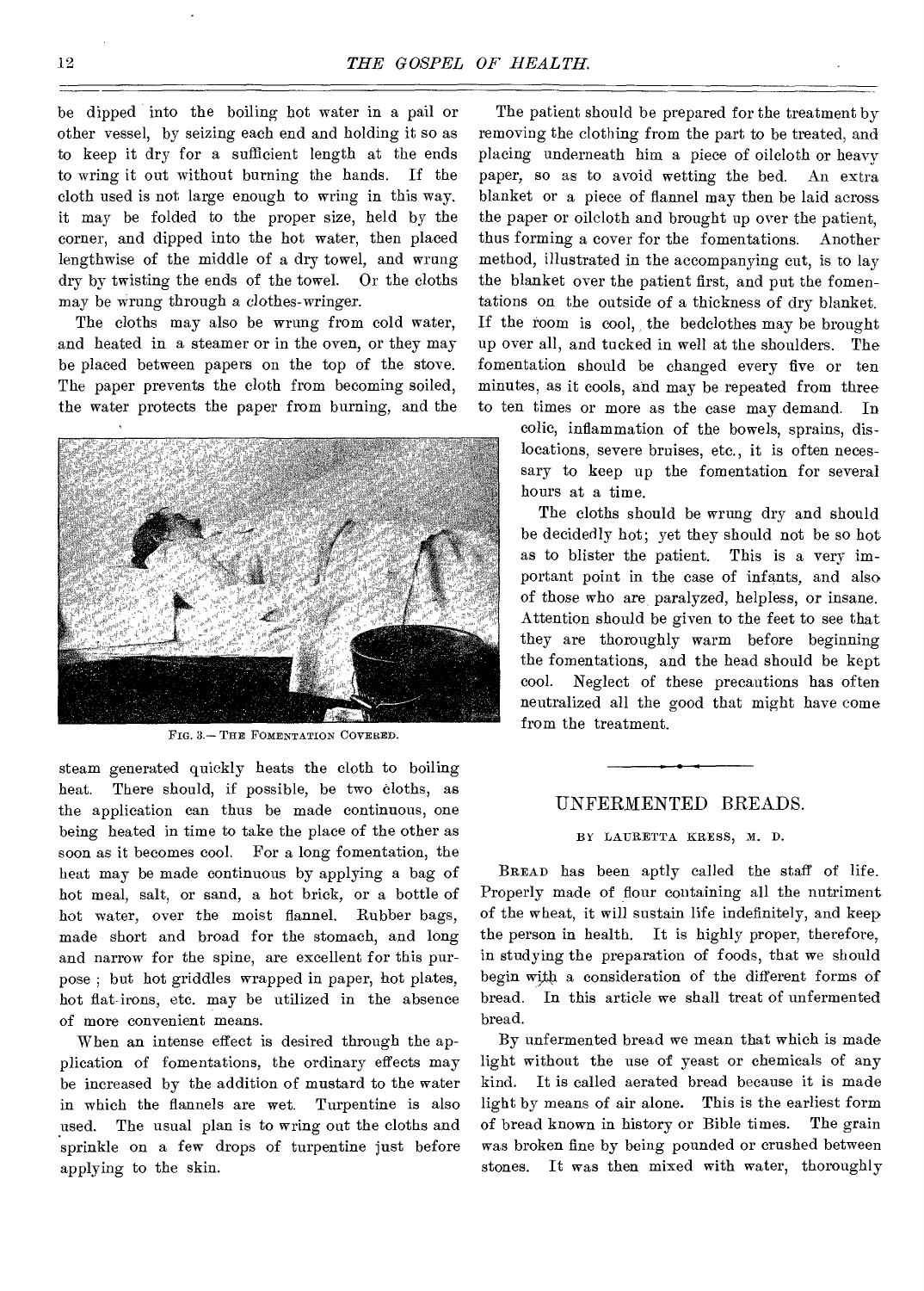kneaded and baked, sometimes on hot stones or thinly spread over some earthen vessel filled with hot coals. Unleavened bread is used largely in European countries, and in some it is the only form of bread used. In Sweden unleavened bread is made from rye flour mixed with water, and baked in thin cakes about the size of our dinner-plate. Norwegians use the same ingredients, but roll the dough into cakes of larger circumference and as thin as possible. Our near neighbors, the Mexicans, subsist chiefly upon an unleavened bread made of meal and water and baked upon hot plates or stones.

Unfermented breads must ever rank highest in nutritive value because no part of the nutrition of the grain is destroyed in the process of making. By consulting a table of food elements, we find that wheat has a total nutritive value of eighty-eight per cent., and that raised bread made of whole-wheat flour has a total nutritive value of eighty-one per cent. The loss is occasioned by the process of fermentation, which is a form of decomposition. When a fermenting substance is added to a thin solution of flour and water containing sugar, the sugar decomposes, and alcohol and carbonic acid gas are formed. By this process of fermentation the sugar originally contained in the grain and that which is formed from the starch are destroyed, causing the bread to lose much of its sweetness and nutritive value.

There are two forms of unfermented bread,— batter bread and dough bread. Of these the dough breads are the most wholesome because of their manner of preparation. For the batter breads, milk and eggs are usually used. These are both animal products, and are liable to be more or less infected with disease-germs. If eggs are used, they should be absolutely fresh. But the eggs commonly used at this season of the year are stored or packed eggs, and are often months old. The batter breads are liable to be insufficiently baked, which makes them difficult of digestion, and so wastes the vital force. This form of bread may be made, however, without milk or eggs. Water alone may be used, or a milk made from nuts. It is well to experiment with different materials, so as not to be dependent upon any one thing.

In preparing to make these breads, have all the material ready, the oven sufficiently heated, the irons warmed, the flour sifted. The success of the bread depends much upon the manner of putting the materials together and the amount of air incorporated. The work must be done quickly. The process of making and putting in the oven should not occupy

over five minutes. If there is delay in heating the oven or in finding some required article, the air escapes from the batter, the bread becomes heavy, and the labor is lost. Have all materials cold. Have the liquid used ice-cold if possible. Keep the materials in as cold a place as you can find, until ready to use them. The bread is then made light by the expansion of the air when heated in the oven.

Practise alone will make one perfect in the work ; it alone can give the necessary dexterity to produce light and wholesome unfermented bread.

#### RECIPES FOR UNLEAVENED BREADS.

*Milk Graham Puffs.—* One-third cup of cream and two-thirds cup of milk, into which drop onefourth teaspoonful of salt and one egg. Beat milk with batter-whip until foamy, and continuing to beat, gradually introduce one and one-half cups of graham flour and one-half cup of white flour mixed thoroughly. Add until the batter is of sufficient stiffness to pile up a little in the crock as it flows from the batter-whip, yet not too stiff to flow freely. Beat until full of air, as evidenced by numerous bubbles rising and breaking on the surface. Then pour into gem-irons that have been previously warmed. Fill each cup brimming full, and bake for fifty minutes or until dry inside and with a good crust on the bottom and top.

Currant puffs may be made in the same way, with the addition of one-half cup of currants rubbed in flour.

*Plain Graham Gems.—* (Try batter of varying stiffness; also try milk in place of water.) One cup of cold water, into which drop one-fourth teaspoonful of salt. Beat thoroughly into this sufficient graham flour to make a rather stiff batter ; pour into hissing hot irons, and place immediately in the oven. Bake for forty minutes or until a good crust is formed. The gems may seem somewhat sticky when done. To avoid this be careful that the oven is not too hot.

Try the same with the addition of crushed nuts, which add to the richness and flavor.

*Pop Overs.* —Beat the yolk of one egg with onehalf cup of milk and a scant cupful of flour, introducing the flour very slowly. When reduced to a perfectly smooth batter, add one-half cup of milk gradually, beating well until the whole is perfectly smooth and the batter is about the consistency of cream. Beat the white of the egg stiff, and chop it into the batter ; bake the same as puffs.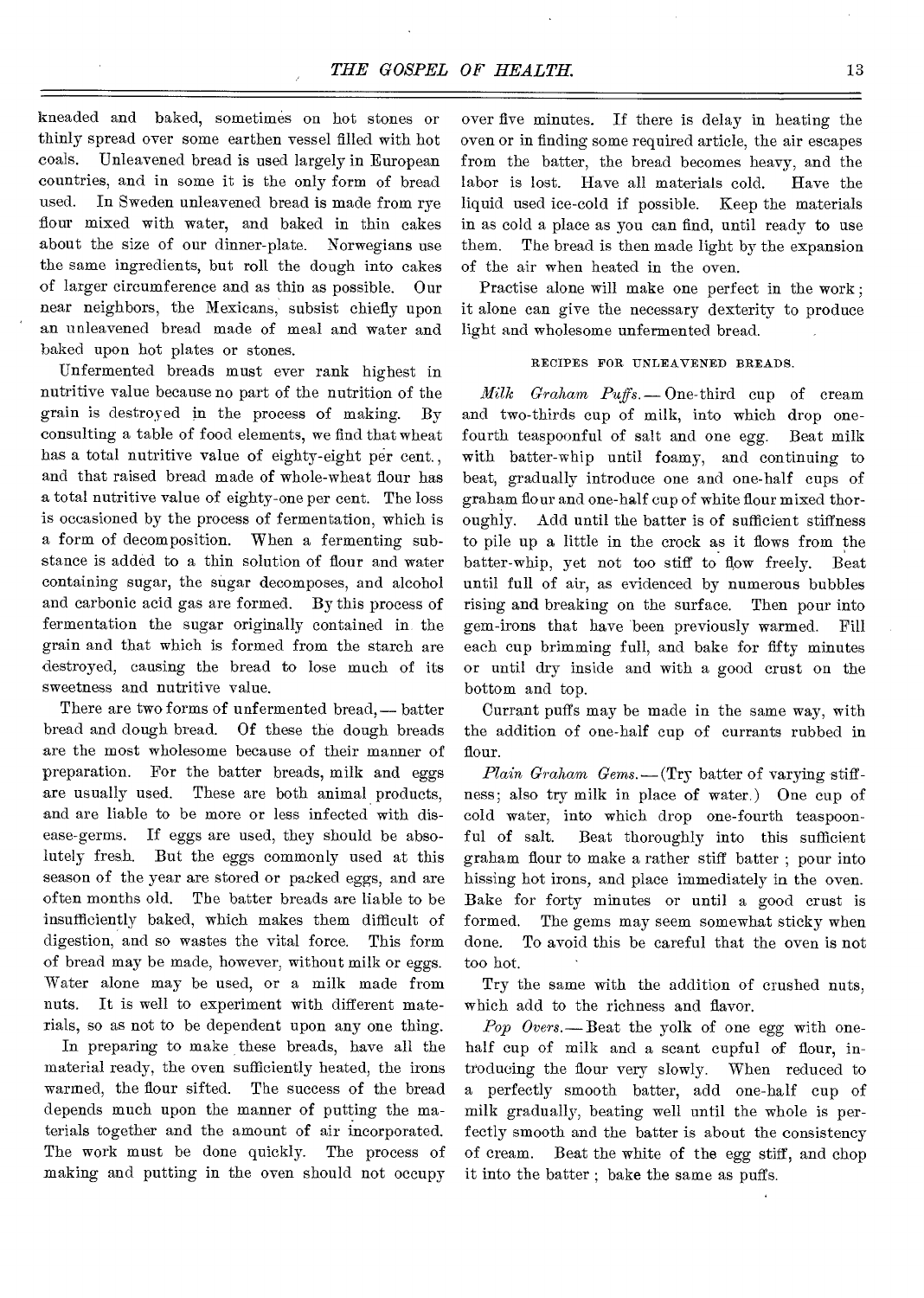*Cream Graham Rolls.— Measure* into a crock two cups of white flour, one cup of graham flour, and one-third teaspoonful of salt. Mix thoroughly. Dust the molding-board with a portion of the flour from the crock. Add two or three spoonfuls of cold cream to the flour in the crock, and stir lightly over the surface, forming little fragments of dough, and lay these aside on the molding-board. Pour in two or three more spoonfuls of cream, and proceed as before. Repeat the operation until the flour is all taken from the crock. About three fourths of a cup of cream will be required.

The object in thus making the dough is to get it of the right stiffness from the first, and as the fragments are gathered together for kneading, to incorporate as much air as possible. The dough should be of such stiffness that it will not cling to the fingers, and should be kneaded until it will snap when a fragment is pulled off. Thus made, it may be formed into biscuits, rolls, sticks, or crisps, as desired. The biscuits should be made rather small, with a large hole in the center to insure thorough baking. Crisps should be rolled as thin as brown paper, cut into three-inch squares, thoroughly pricked, and baked until slightly brown.

A wire grate is best for, baking these breads, as the heat is allowed to pass freely to the top. In baking, take care not to scorch the rolls. Turn them several times during baking, if necessary. The biscuits and rolls will require fully forty-five minutes to bake.

These breads are of great value for their simplicity, it being possible to make them under a greater variety of circumstances than any other breads. With flour and water only, it is possible to make sticks and crisps 'that will be perfectly wholesome and very acceptable to a hungry person. As with batter breads the materials and utensils should be as cold as possible.

Nut cream may be used in place of cream or milk. Crushed nuts of any variety may be added, and will impart an agreeable flavor.

*Egg Sticks.—* Into one cup of flour beat the yolks of two eggs. Using this for moistening, proceed as for graham rolls.

To clean a porcelain kettle, fill it half full of hot water, and put in a tablespoonful of powdered borax ; let this boil. If this does not remove all the stains, scour the kettle with a cloth smeared with soap and borax.

# OUR WORKERS.

دمدريت

STUDIES FOR THE READING CIRCLES.

WE suggest the following articles for use in the reading circles during the month :-

1. " The Spirit Poured Out upon All Flesh." Solemn, soul-stirring truths are brought out in this article. Let it be studied with prayer and heart searching. Notice especially the verses quoted at the beginning. How rich and full are the divine promises ! how perfectly adapted to meet every want that man can have !

Study in connection with this article paragraphs 146, 149, 150, 151, 153, 155, in " Healthful Living." Apply every one of these truths to your own daily life. The reading circle should never hold a meeting from which the members do not go home resolved to take advanced steps for themselves, and make new efforts to give the truth to others.

2. " The Divine Harmony of Truth." This is the first of a series of articles that will merit careful study. The author, Dr. David Paulson, has devoted years of study to the subject, and these articles, which will appear monthly in the journal, will prove an indispensable aid in the proper study of the book, "Healthful Living."

Notice carefully the clear, pointed description of the symptoms present in fever, and the reasons for the same. How evident it is that God's healing power is continually at work in the body, and it only requires man's intelligent co-operation to effect, in a large number of cases, a complete cure.

Study in connection with the references given, other passages in "Healthful Living" bearing on the cause and treatment of fevers. Review Dr. Rand's article on this subject in the August number of Gos-PEL OF HEALTH.

3. "Unfermented Breads." Christ said, "I am the bread of life." Eating is a sacred thing ; so also is the preparation of food. The heart should on all such occasions be uplifted to God in thanksgiving for the supplies of good food so graciously furnished. Dr. Waggoner has given the Sanitarium family some studies on Isa.  $1: 2$ , 3, that have thrown a new light on the subject of eating. Dumb animals recognize their masters by coming to them for food, and submitting themselves to their direction. But men ignore their master, God, in eating and in almost all other things.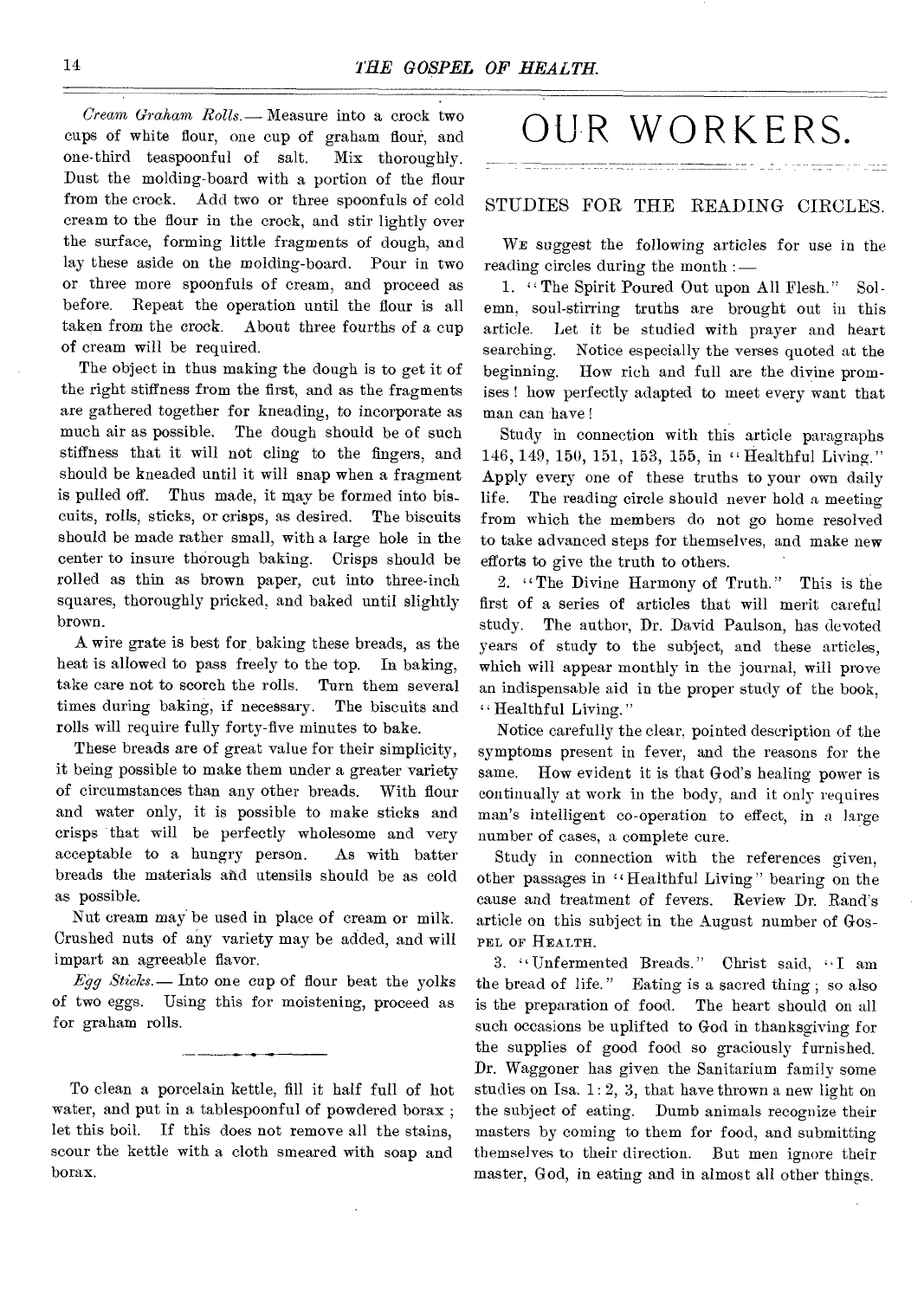The whole subject of true worship of God is wrapped up in a proper recognition of him as the provider of our daily bread.

Study carefully the reasons given why unfermented bread is superior to fermented. Note that at the celebration of the Passover, which called for special purity of person and premises, nothing but the unfermented bread was permitted.

The children of Israel were fed for forty years on unfermented bread made of manna. The angel prepared unleavened bread for the prophet Elijah, which sustained him forty days.

4. "The Ministry of Life" and "Health of Soul and Body Here Below." These two articles go well together. They speak of practical things. The members of the circle may well make the question a personal one, " Am I now a minister of life to my friends and neighbors?" It is a blessed thought that if you have not been, you can begin at once to be one. Let Christ take full possession of your body and mind, and he will cause to flow forth from you living streams that will refresh and enliven all who come near you.

#### AT THE SANITARIUM.

OUR family of patients is rapidly increasing. Most people, even if sick, like to spend the holidays at home, but as soon as the festivities are over, they hasten to a place where they can be helped. We have a very cheerful company of guests. One would not think at first sight that they were patients at all, so quickly do they regain strength and spirit under the treatment given and the pleasant surroundings.

The spirit of inquiry and investigation is quite marked. It is a common thing to see patients gathered in little groups in the spacious parlor, gravely discussing this or that health principle. Sometimes they corral one of the call-boys or a passing nurse, and besiege him with questions. The doctors are so busy with their professional duties that the patients are seldom able to get hold of them on these occasions, but sometimes they do catch one, and hold him almost by sheer force until he has answered their questions.

The question box keeps so full that the doctor has about despaired of ever getting to the bottom of it in his weekly lectures. Especial interest is shown in the food products. It would surprise most of our readers to see how conscientiously many of the patients follow out their diet prescriptions, and how eager they are to get hold of the principles themselves so they can carry them out after returning to their homes. The digestive organs of some are so worn out by the abuse to which they have been subjected that they can digest only very simple things. Some patients eat nothing besides fruit and granose for a week or more. Little by little they become able to add other healthful articles to their dietary, but even on fruit and granose they thrive and grow strong.

### PUBLISHERS' NOTES.

WATCH the label on your paper. It will help us if you renew promptly.

DR. A. B. OLSEN'S article on Home Sanitation, promised for this issue, had to be laid over for February.

WE shall soon begin a series of articles by Miss Maud Cummins, on "Nursing in the Home." Miss Cummins is a practical nurse of long and varied experience. Her articles will meet a want that has been expressed by a number of our readers.

WE are getting some interesting letters from our reading circles. Some are laboring under great difficulties, but write that their courage was never better, and that they are realizing in their fulness the blessings promised to those who respond to the divine call to study these life-giving principles.

To those who wish to secure the benefits of the reading circle, we would say that the offer still stands open. GOSPEL OF HEALTH will continue to furnish the studies, and will correspond with the leader or secretary of each circle, giving such further information as may be necessary to enable the circle to carry on a systematic study of the saving and intensely practical truths of healthful living. We wish to emphasize again that the reading circle is for spiritual profit. The Lord is calling the attention of his people to the study of the subject of right physical living as related to the third angel's message, and it is in response to this call that the circles are organized.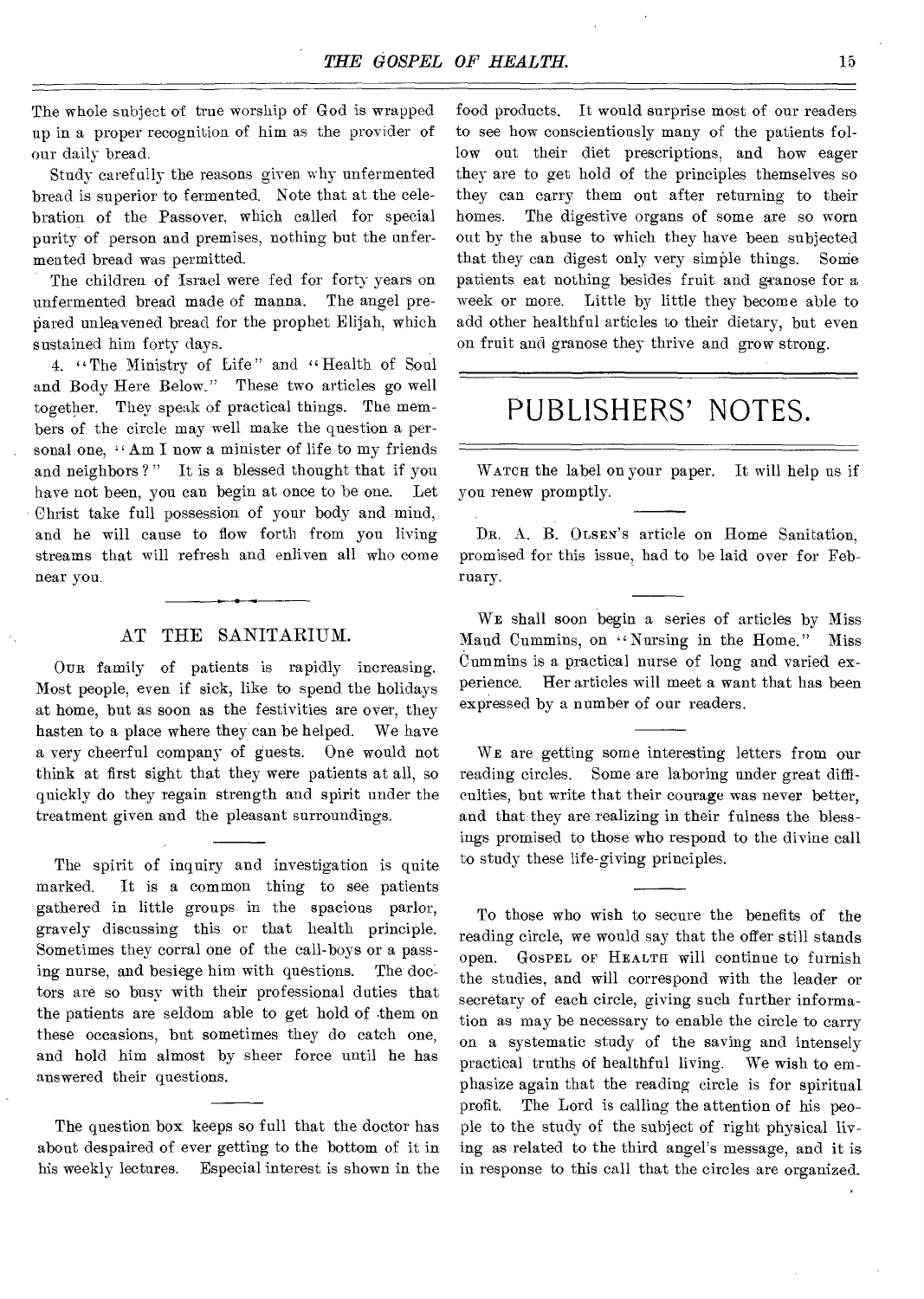PROF. W. W. PRESCOTT and Dr. E. J. Waggoner are conducting some exceedingly interesting and helpful Bible studies with the helpers and patients. In the case of these brethren the Lord has surely answered the prayer, "Open thou mine eyes, that I may behold wondrous things out of thy law." The chapel is crowded every night with eager students, and the word of God never seemed so precious and its help in the spiritual life so real.

THE sad intelligence that Prof. G. H. Bell has been laid away to rest has already been carried to our readers. It is fitting that we stop to pay a tribute to the memory of this father in Israel, not only because he was one of the old pioneers in the work of the message, but also because of the special interest he has at all times taken in our Sanitarium helpers. The medical missionary work lay near to the heart of Professor Bell. Members of the nurses' class seeking a literary training found in him a sympathizing friend and a teacher whose very presence was inspiring in the highest degree. As might be expected, Professor Bell was himself a consistent follower of the health principles, and to his strictly temperate habits and natural life must be attributed the remarkable vigor of mind and body which he displayed to the very last. Humanly speaking, we would have wished that he might be spared for many years of additional usefulness in the cause he so dearly loved ; but the One who doeth all things well, has taken his faithful servant from is for a time to restore him at that soon-coming hour when the graves shall give up their dead at the sound of the archangel's trumpet, and all the faithful shall be gathered to their final reward. " Blessed are the dead which die in the Lord from henceforth : Yea, saith the Spirit, that they may rest from their labors ; and their works do follow them."

WE still have on hand a few copies of "The Life of George Muller," and will send the book post-paid with GOSPEL OF HEALTH for one year to any address on receipt of 75 cents. The paper may be sent to one person and the book to another. The offer also applies to renewals. We do not hesitate to say that this book is one of the most remarkable and helpful in every way that we have ever read. A large number of copies have been purchased by the helpers at the Sanitarium. We should like to see one copy at least in the hands of every Christian Help band and GOSPEL OF HEALTH reading circle. The regular price

of the book is 75 cents. It is beautifully illustrated and contains 278 pages.

SUGGESTIONS with reference to how GOSPEL OF HEALTH may be made more practical and interesting are always gratefully received. Prompt attention will also be given so far as possible to inquiries sent in for the question box. That department has not ,appeared in recent numbers, owing partly to its being crowded out by other important matter, and also to the fact that few questions suitable for general reading have been received of late.

To the churches who have called for workers and have not received them, we would say : Do not be discouraged ; work and pray, following the light you have, and the Medical Missionary Board will furnish you further instruction as soon as the way opens.

#### SPECIAL NOTICE.

THE correspondence department of the Medical Missionary Training-School offers great advantages to persons who desire to have a thoroughgoing knowledge of the principles of medical missionary work, and yet are not able to leave home and enter upon a course at one of our sanitariums. The school will be carried on by the regular faculty of the Sanitarium Training-School, and the instruction will be thorough and practical. Some of our most experienced physicians will devote considerable time to planning the course and preparing the studies.

Tuition for one year's course is only \$3, which is to meet the actual cost of postage and other expenses connected with sending out the weekly lessons. The text-books required in the course cost \$9.60 at the regular retail price, but will be sent to the student post-paid for \$5. Thus the entire cost of such a course will be but \$8, which is less than the value of the books used.

We are sure that hundreds of young people, and older ones, too, will want to embrace this opportunity to get a knowledge of the things that are absolutely essential to success in gospel work. Leaders of Christian Help bands and reading circles, Bible workers, ministers' wives, and canvassers can take such a course to advantage, and will get from it more practical help than from a full year's ordinary work in a college at far greater expense.

A circular giving full particulars in reference to the school will be mailed free on application.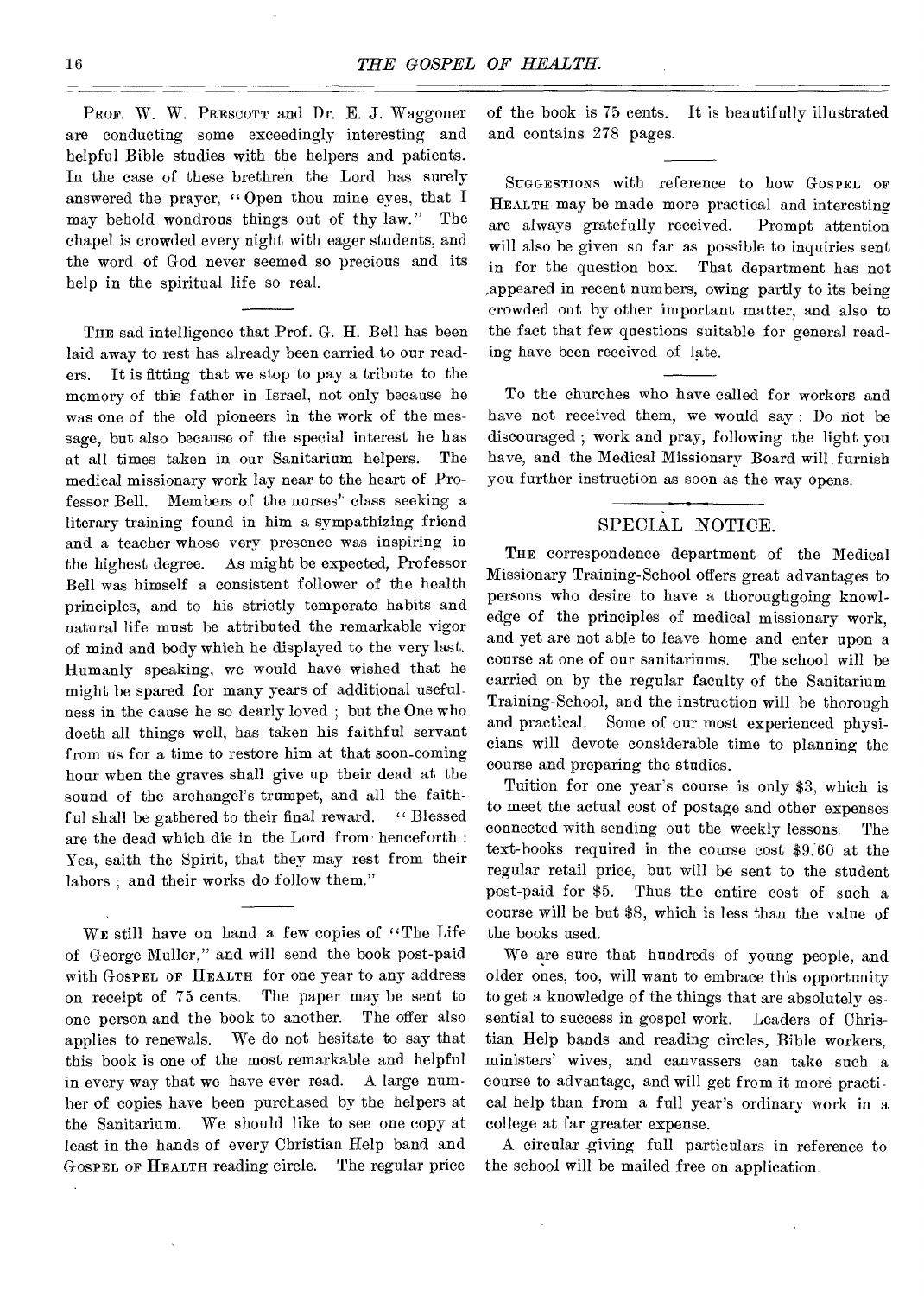# Do You Want

#### A MAGIC POCKET VAPORIZER

to cure a cold and do it quick? Send \$1.00 for four  $(4)$ subscriptions to The Cricket, and you will get one by return mail. Send two cents for sample copy of The Cricket. Address

#### THE CRICKET.

Battle Creek, Mich.

## A Full

### Assortment

of Hot-Water Bags, Syringes, Inhalers, Bath Brushes, Dumb-Bells, and other Sanitary Supplies manufactured and sold by the

Sanıtary and Electrical Supply Co.,

Send for catalogue.

Battle Creek, Mich.

.<br>Oil Olf Oli Oli Oli IOO i ül Olf Olf Oli Oli Allan lahet lainet lainud lan san sa بمرزق الترابيع المالقة المركبات الما

| GOSPEL OF HEALTH and "Healthful<br>Living,"<br>\$.75                |
|---------------------------------------------------------------------|
| GOSPEL OF HEALTH and "Medical<br>Missionary,"<br>.75                |
| "Life<br>GOSPEL OF HEALTH and<br>Boat."<br>.55                      |
| GOSPEL OF HEALTH and "Life of<br>George Müller,"<br>- 75            |
| GOSPEL OF HEALTH and most of the<br>State Conference Papers,<br>.50 |
| GOSPEL OF HEALTH and "Good<br>Health."<br>1.25                      |



Both for only 75 cents.

TO put the book, "Healthful Living," and its companion, GOSPEL OF HEALTH, within the reach of all, and especially to favor those who are organizing reading circles for the systematic study of the health principles, and who invariably want both the book and the paper, this special offer is  $<sub>made</sub> : -$ </sub>

We will send to any address, post-paid, a clothbound copy of "Healthful Living," latest edition, and GOSPEL OF HEALTH for one year, all for the small sum of seventy-five cents.

Here is an opportunity to get just the thing that. you need,-the most important book and the most important paper for those who are seeking for light on the health principles.

If you have a copy of "Healthful Living" already, accept this offer anyway, and send the new copy to your friend.

Everybody is interested in this unique little book. It is so terse, so helpful, so accessible, a veritable mine of truth.

As for GOSPEL OF HEALTH, we need only to say that it is the inseparable companion of "Healthful Living." The book lays down principles. The paper shows how to apply these principles in the every-day life,  $-\text{how}$  to keep the house and surroundings in a healthful condition, how to prepare nourishing food, how to train the children to reverence their bodies, how to bring ourselves into complete harmony with physical law. and enjoy as a result perfect health.

In ordering from foreign countries, add twelve cents for postage.

### GOSPEL OF HEALTH. BATTLE CREEK. MICH.